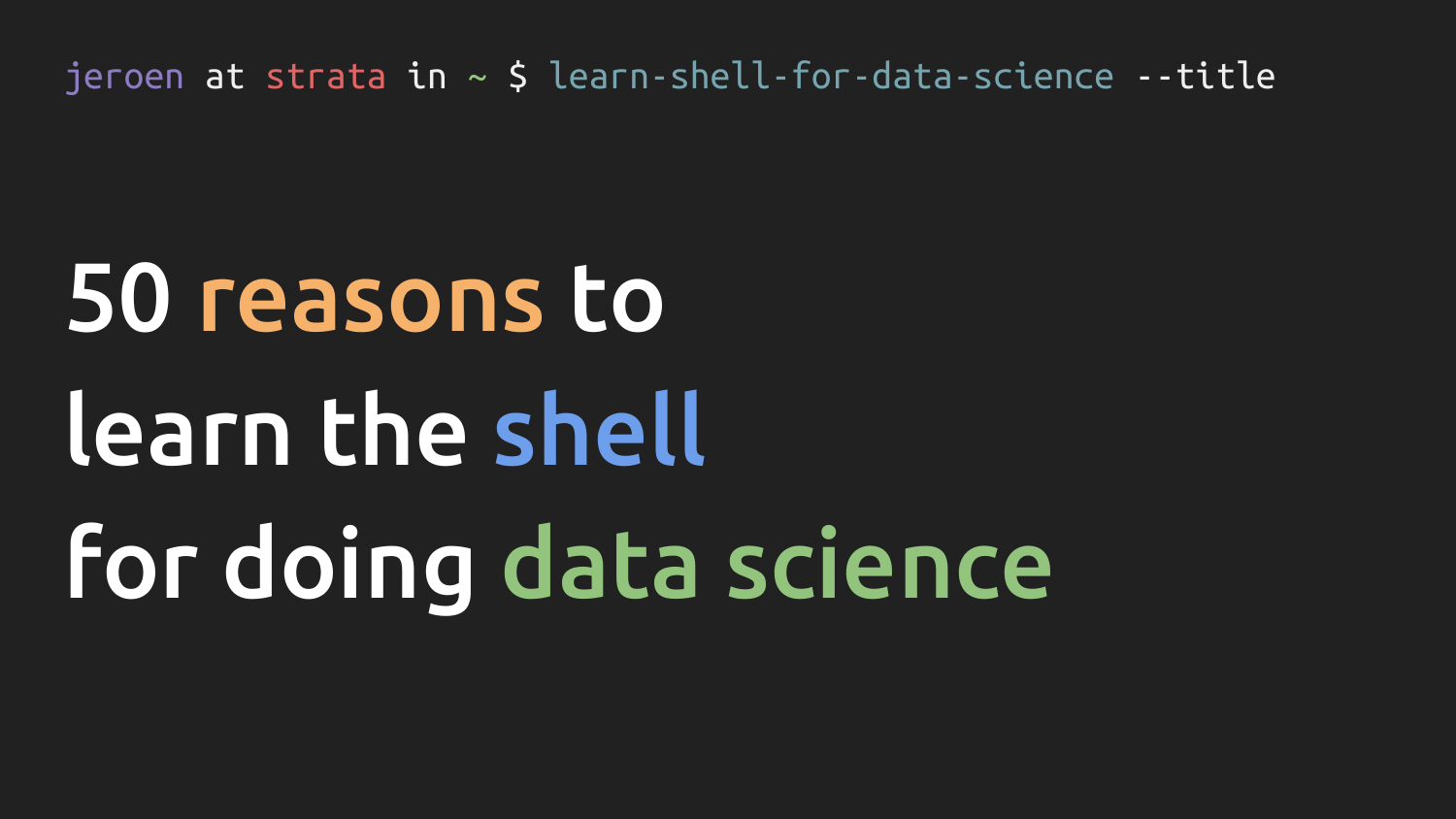#### Jeroen Janssens **@jeroenhjanssens** CEO at Data Science Workshops B.V. Author of Data Science at the Command Line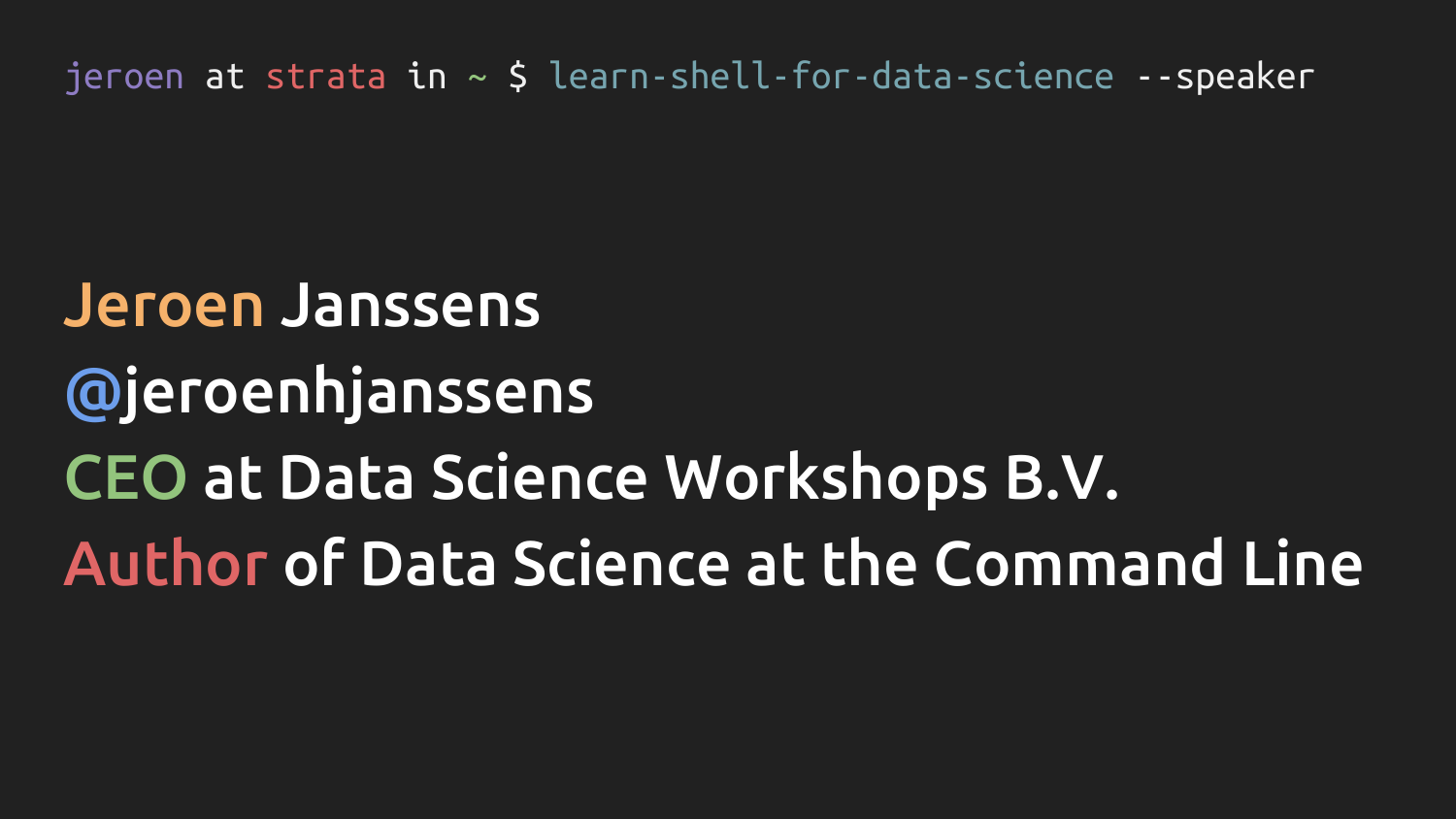# The shell makes you look like a 1337 hacker.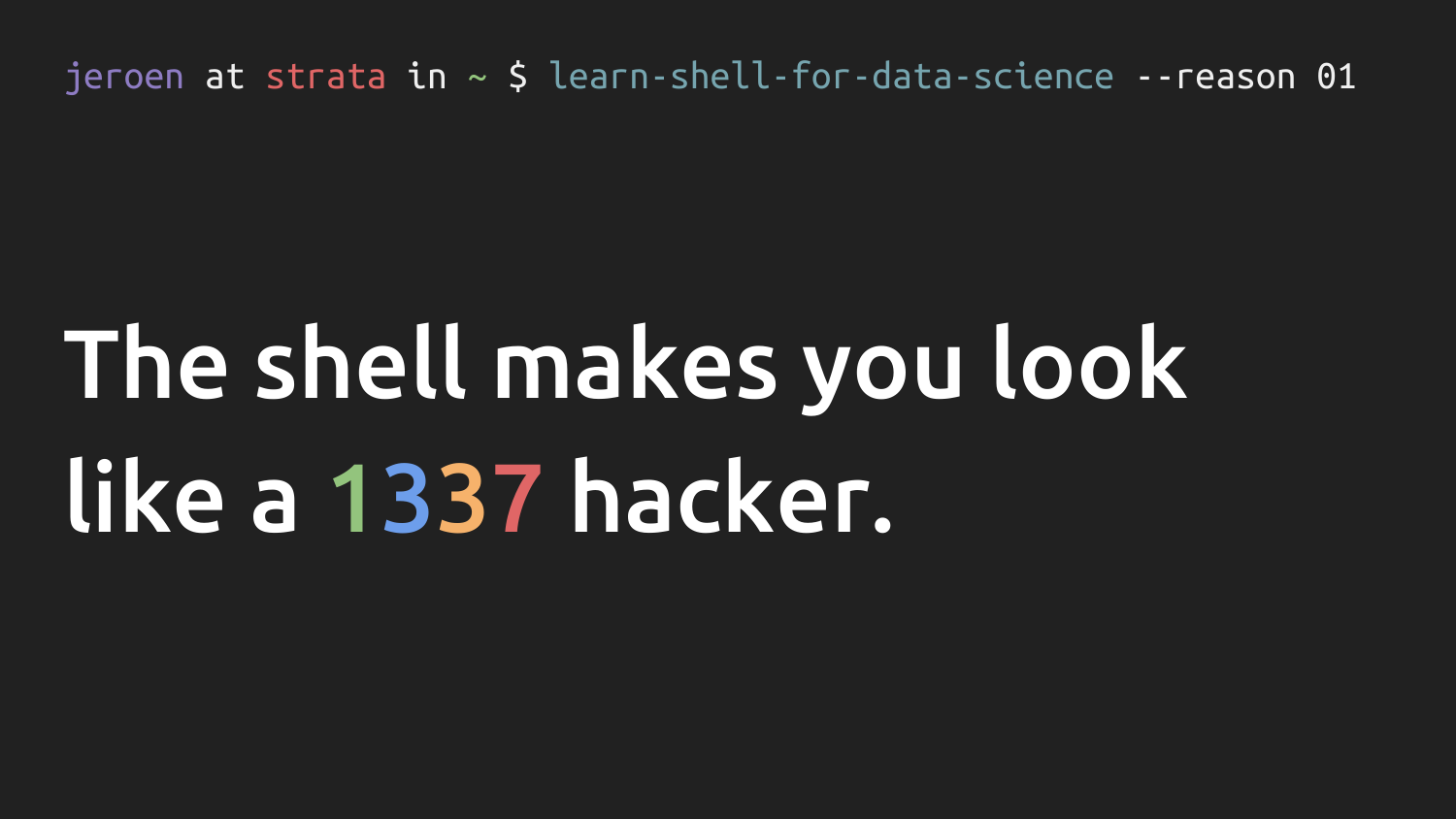# When it comes to hacking, the shell is indispensable.

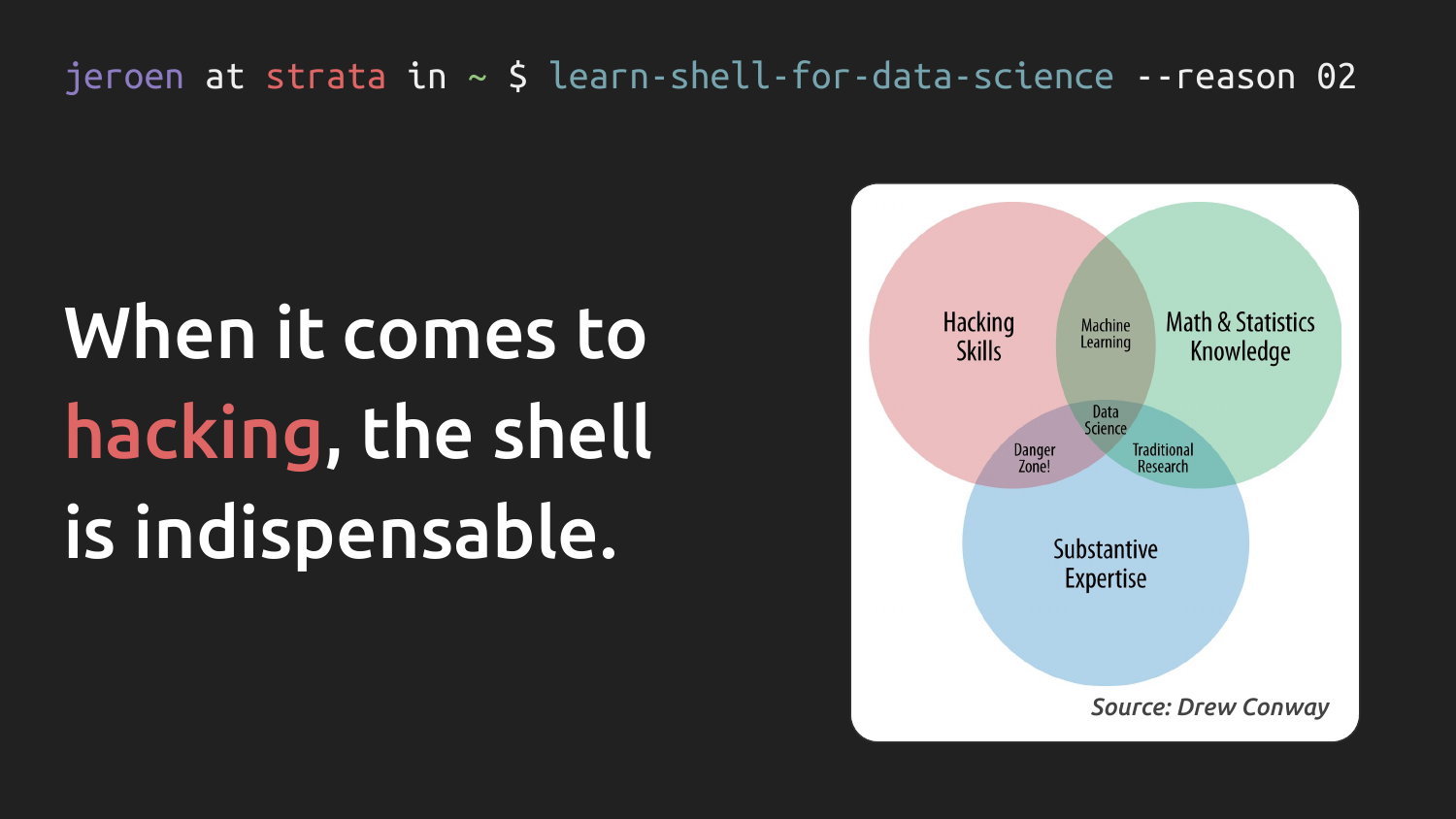#### Data science is OSEMN:

Obtaining data **Scrubbing data Exploring data Modelling data iNterpreting data** 

Source: Mason & Wiggins (2010)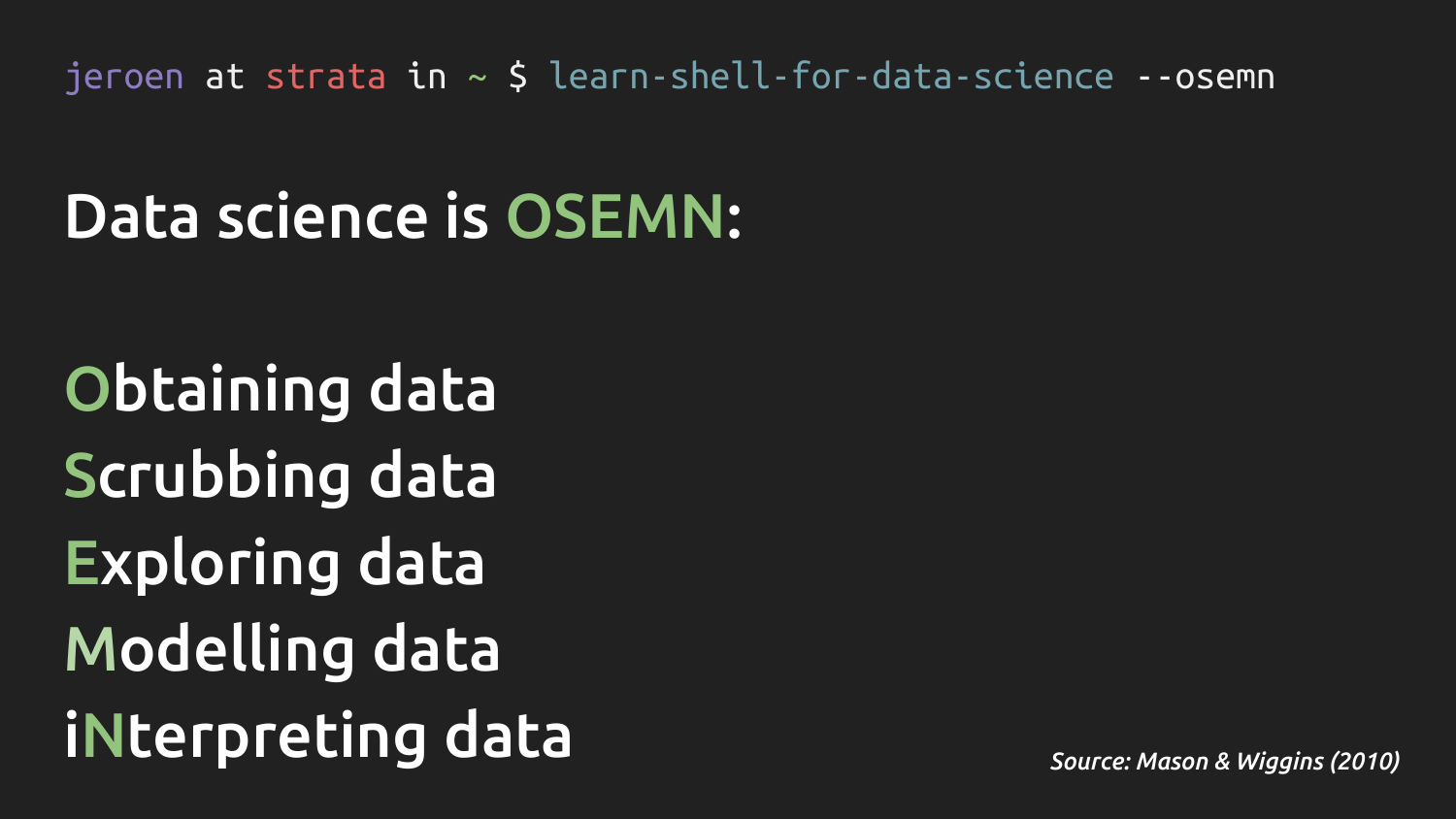```
$ pip install scikit-learn
```
Requirement already satisfied: scikit-learn in /usr/lib/python3.6/site-packages

```
\text{\$ cd \sim/.ssh$}$ ssh-keygen
\frac{1}{2} cat \sim/.ssh/id rsa.pub | pbcopy
```

```
$ curl 'http://api.citybik.es/v2/networks/santander-cycles' |
> jq '.network.stations[].free bikes' |
> paste -sd+ | bc
9525
```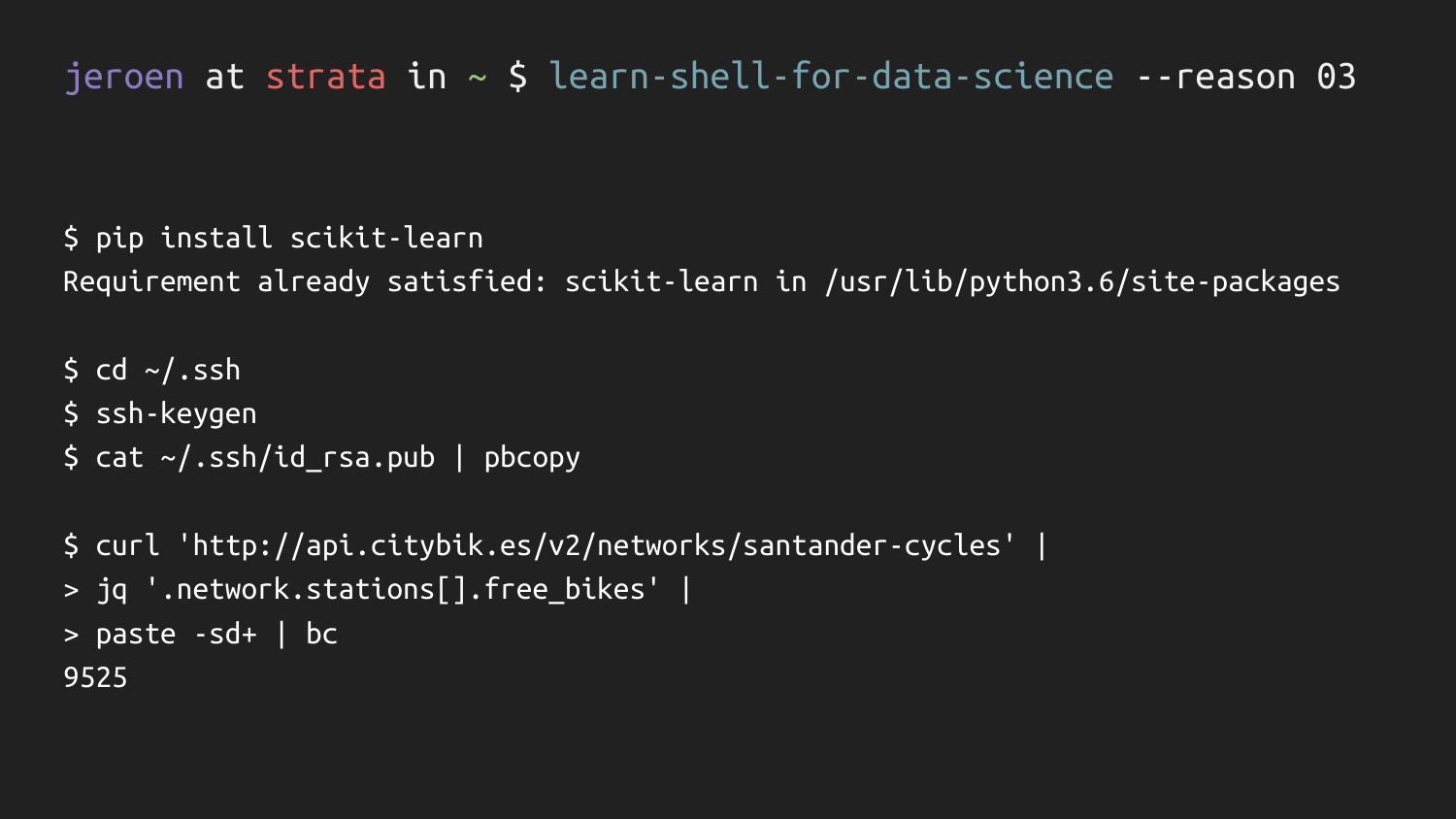### The shell, with its read-eval-print-loop, enables you to play with your data.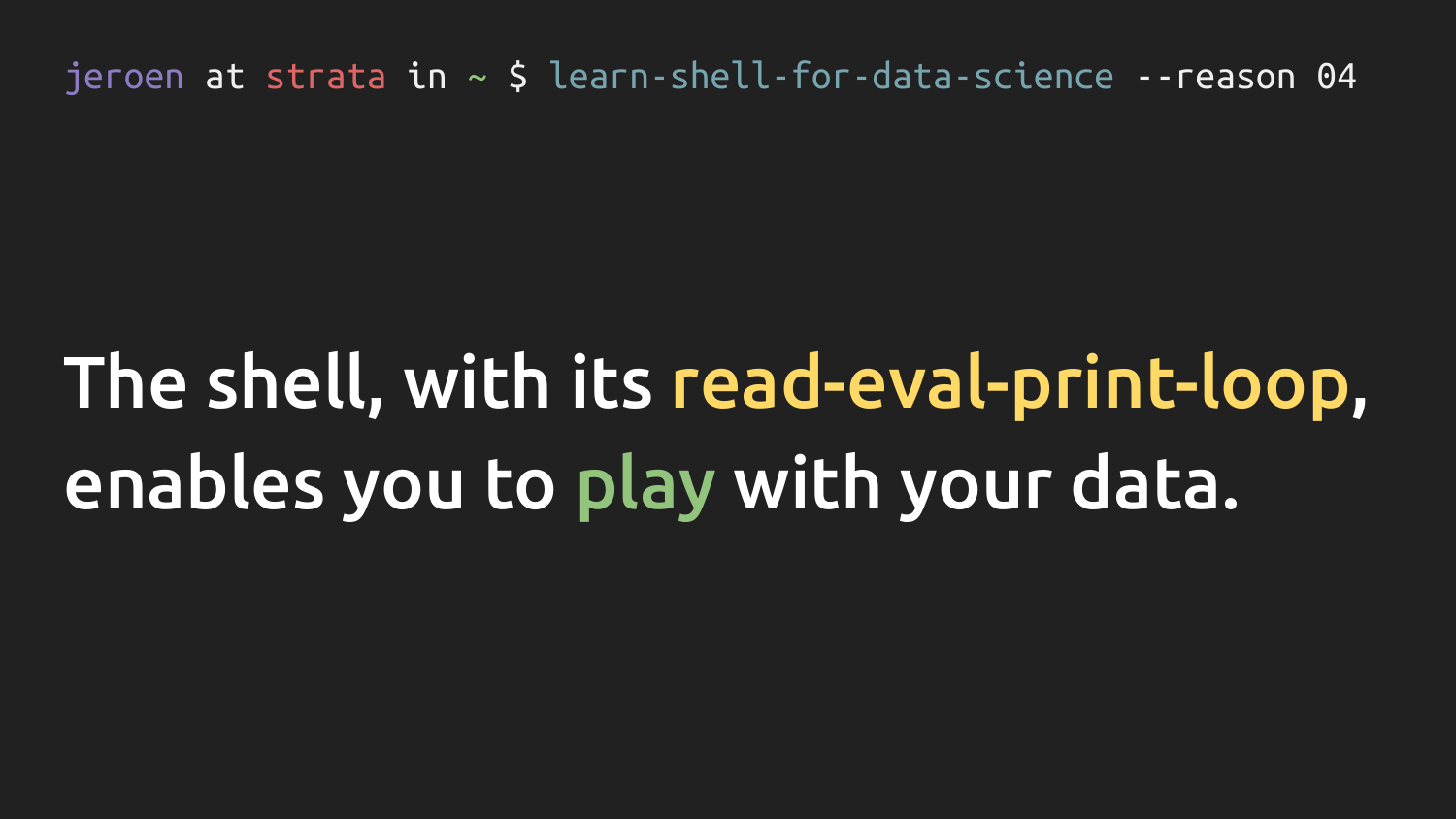# The shell is very close to the filesystem, which makes it very convenient to work with files on a large scale.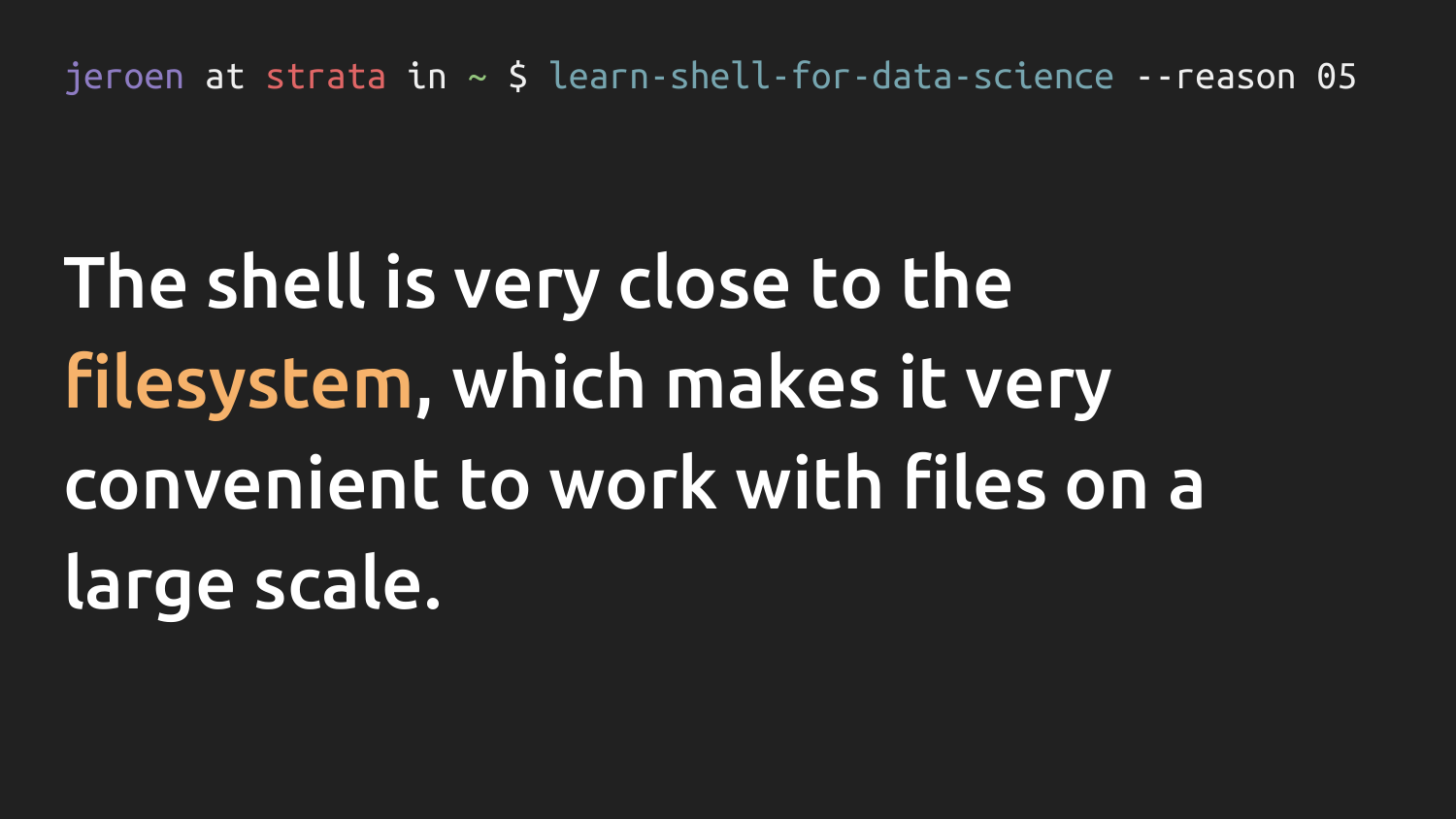#### Velociraptors.

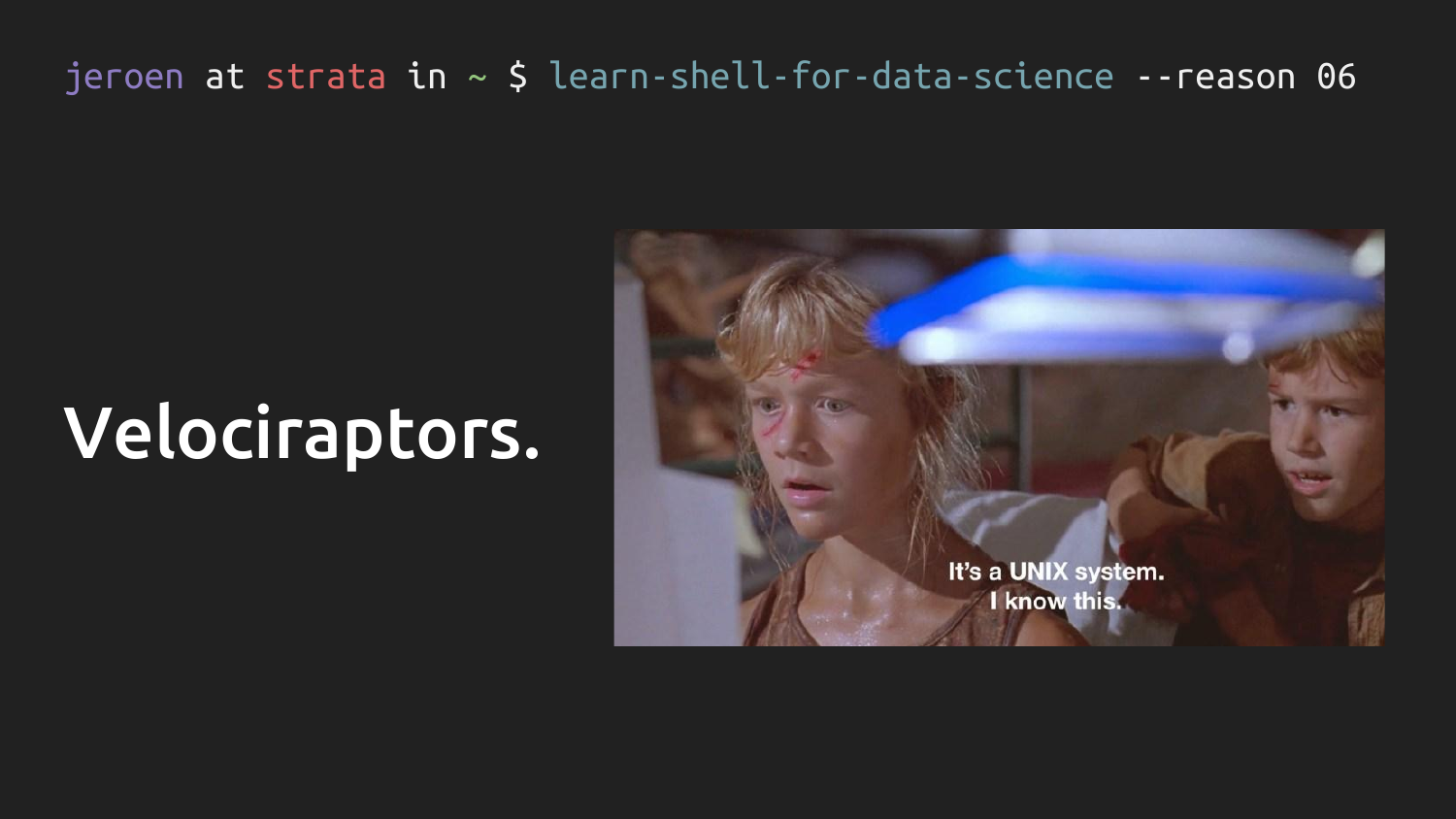#### Plenty of great resources are available to learn the shell.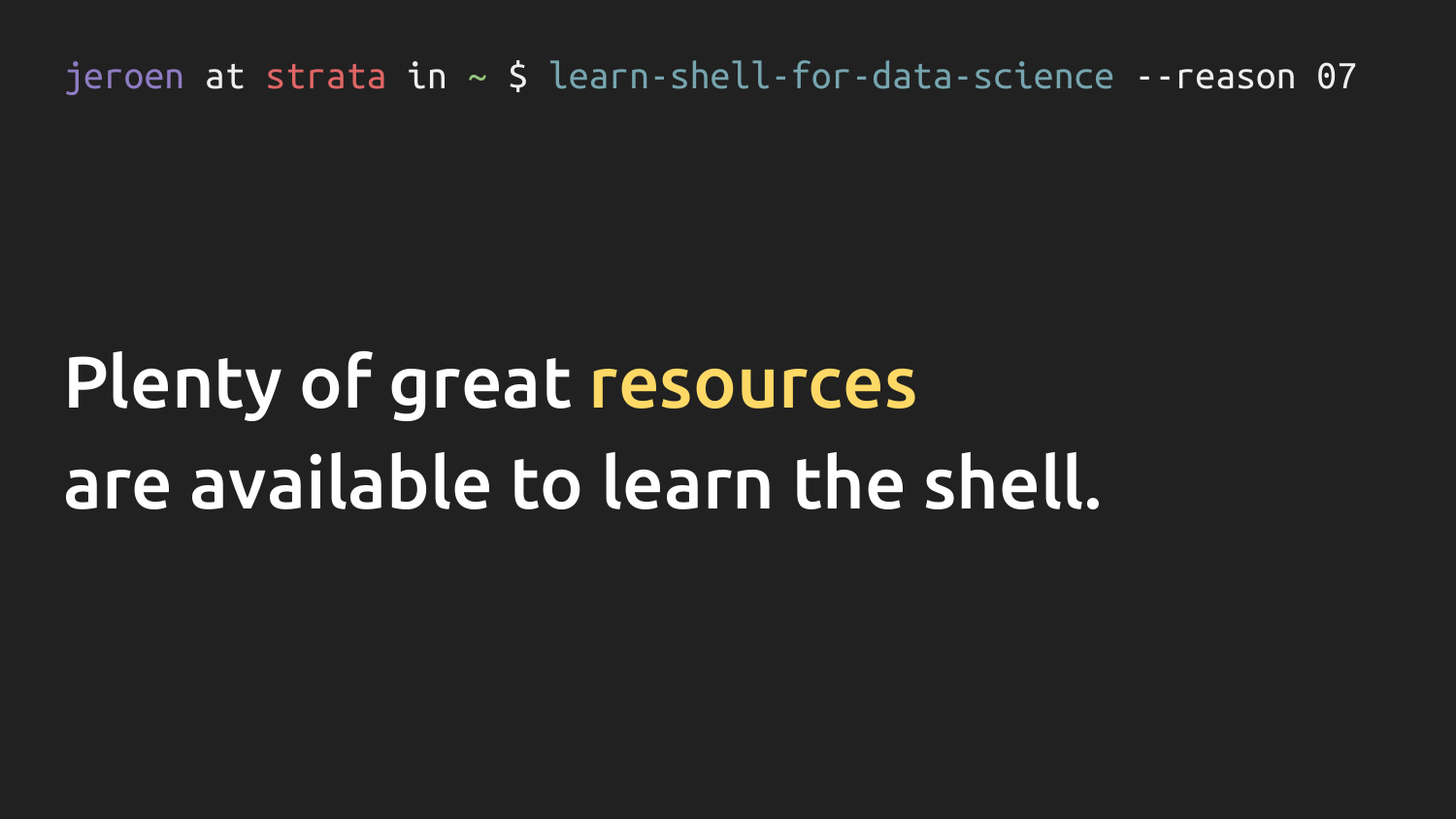# There's a fantastic book about using the shell for doing data science.

#### Read it for free at: Jeroen Janssens data science at the command line .com

**O'REILLY** Data Science at the Command Line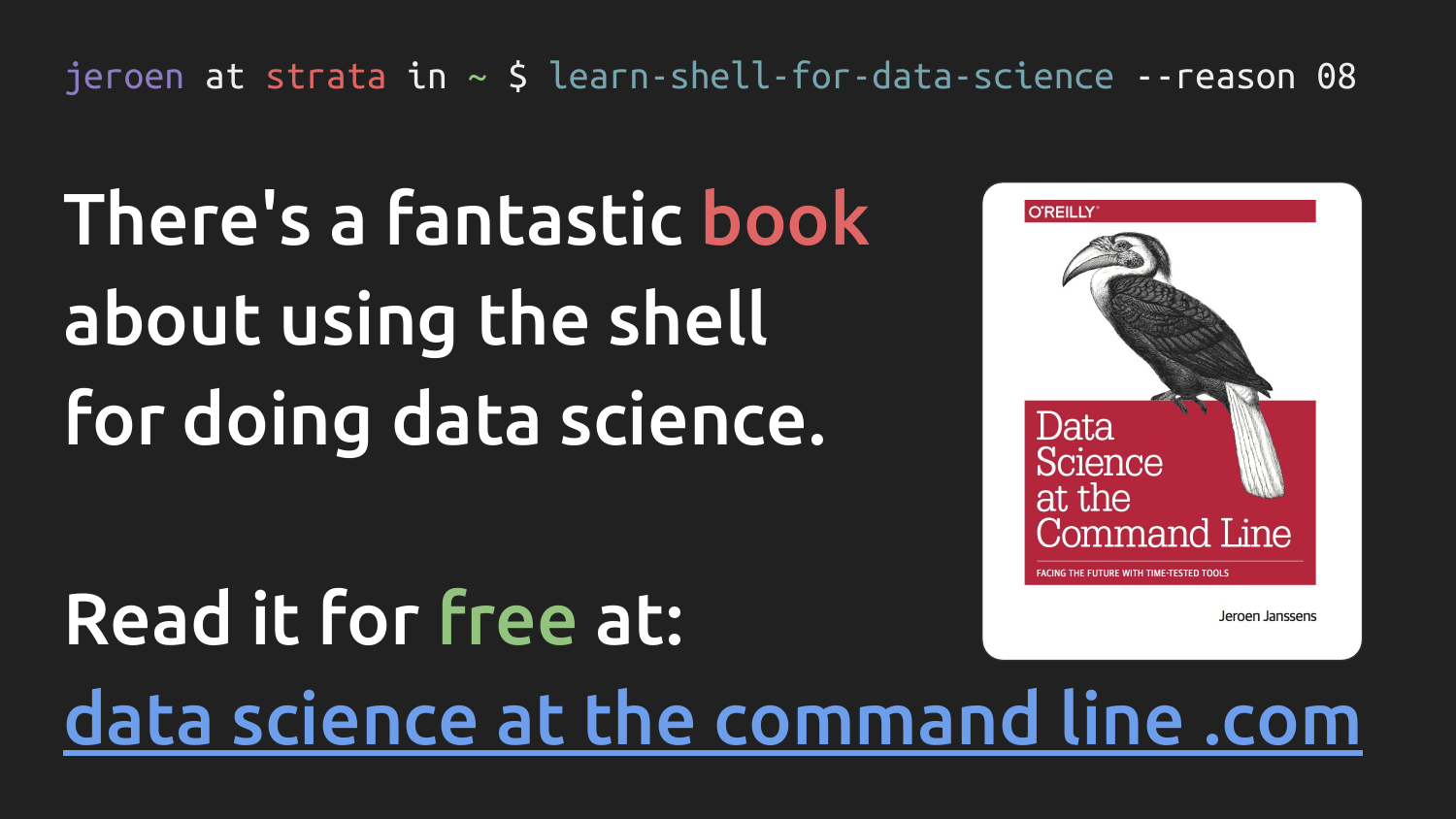#### The shell has a vast and interesting history.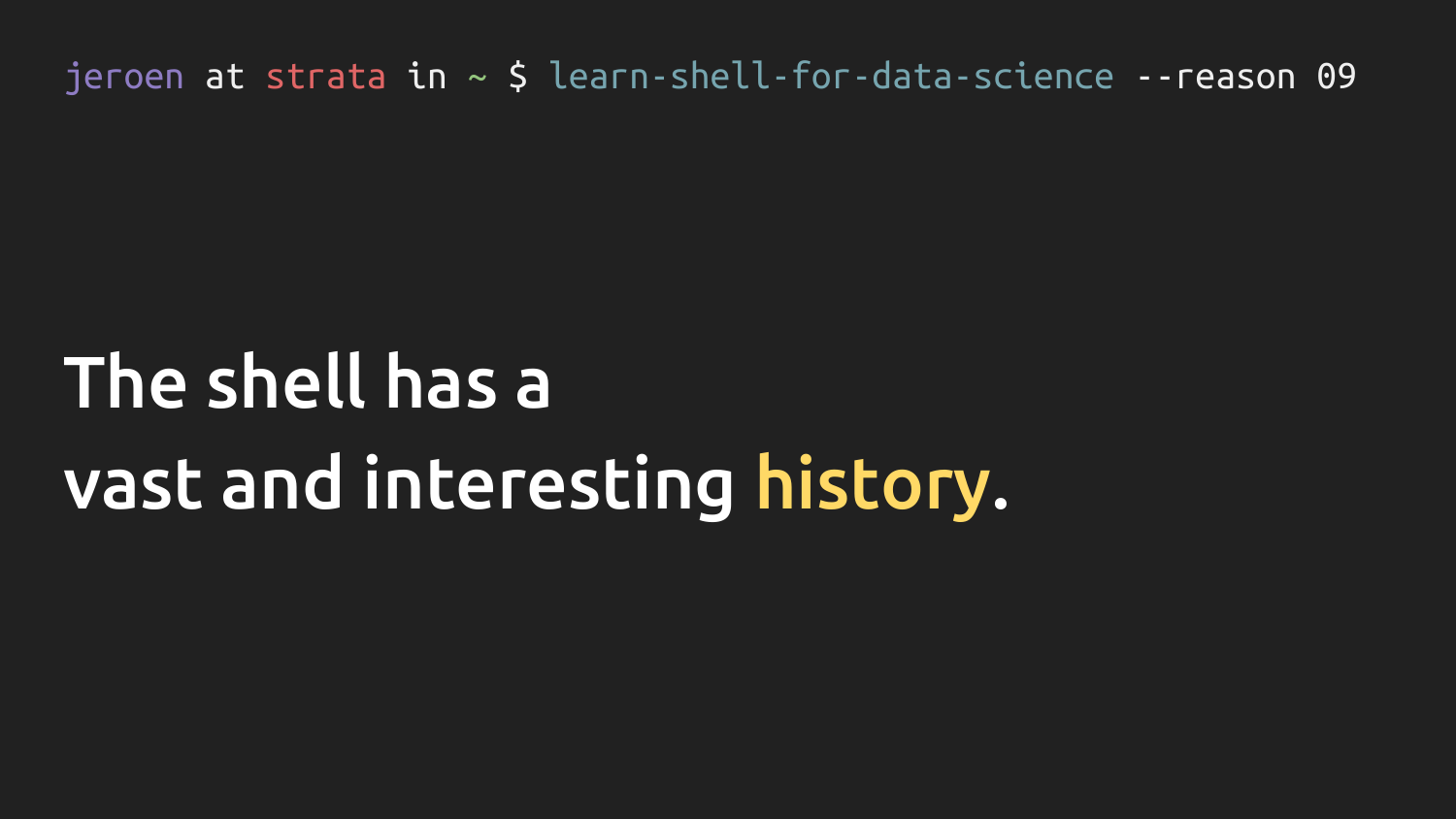# Like wine, the shell takes time to be appreciated. Good thing the shell also ages like wine.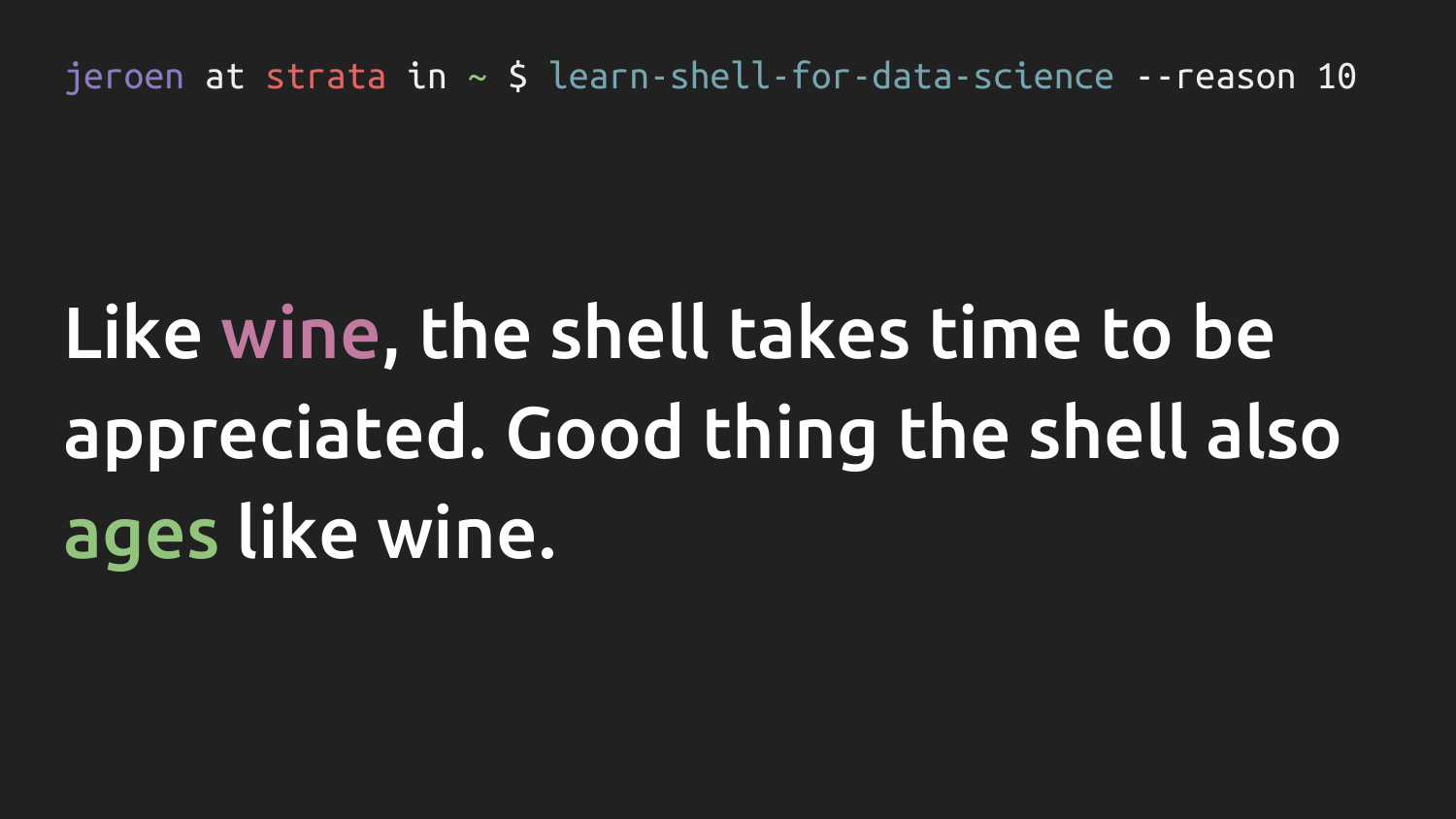### There's always something new to learn about the shell and its many tools.

#### And learning is fun.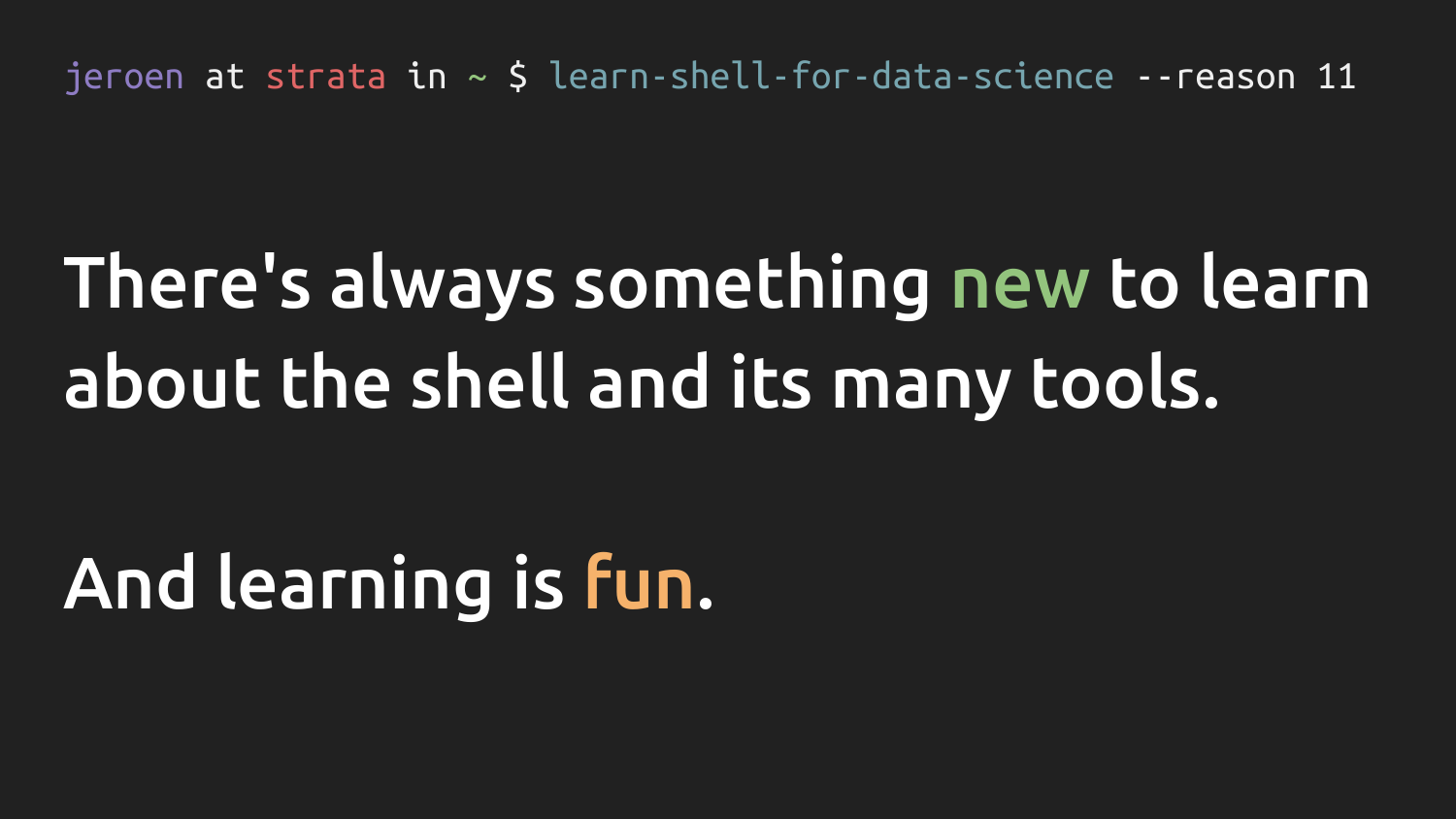# Docker containers are great for safely learning the shell.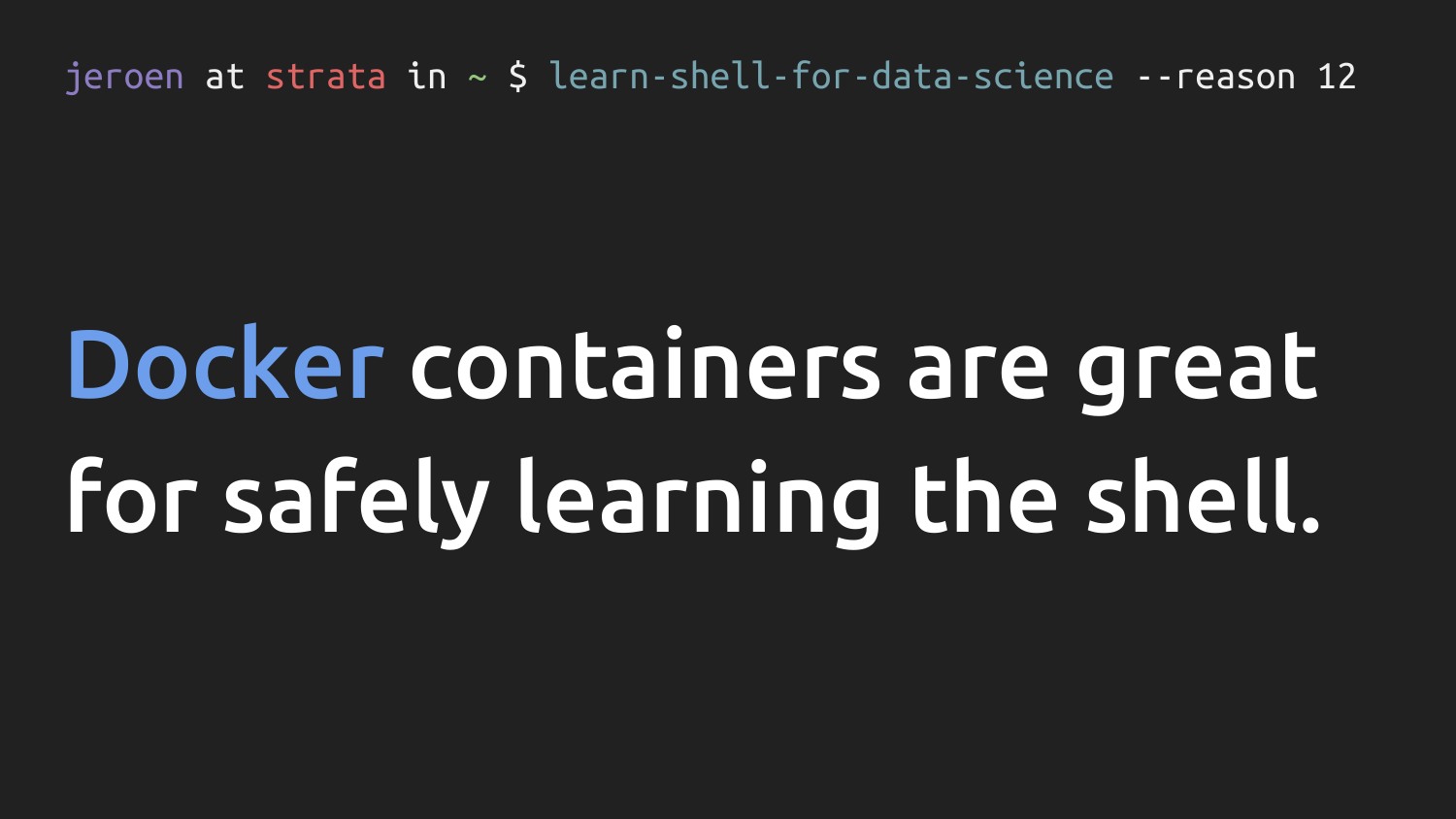# The shell gives you access to man pages, which is like an offline Stack Overflow.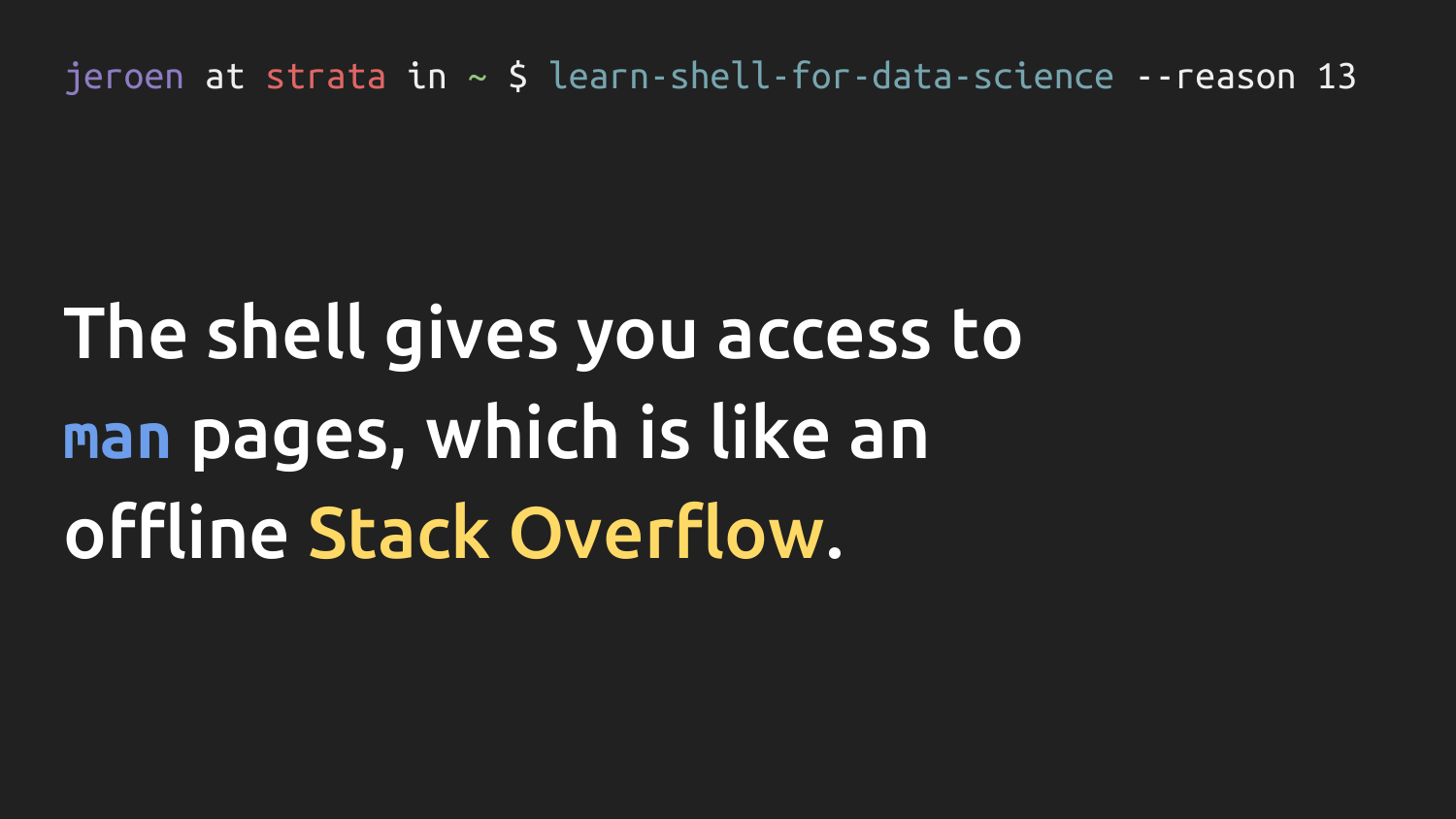# <u>explainshell.com</u> explains a given command line by matching each argument to the relevant help text in the man page.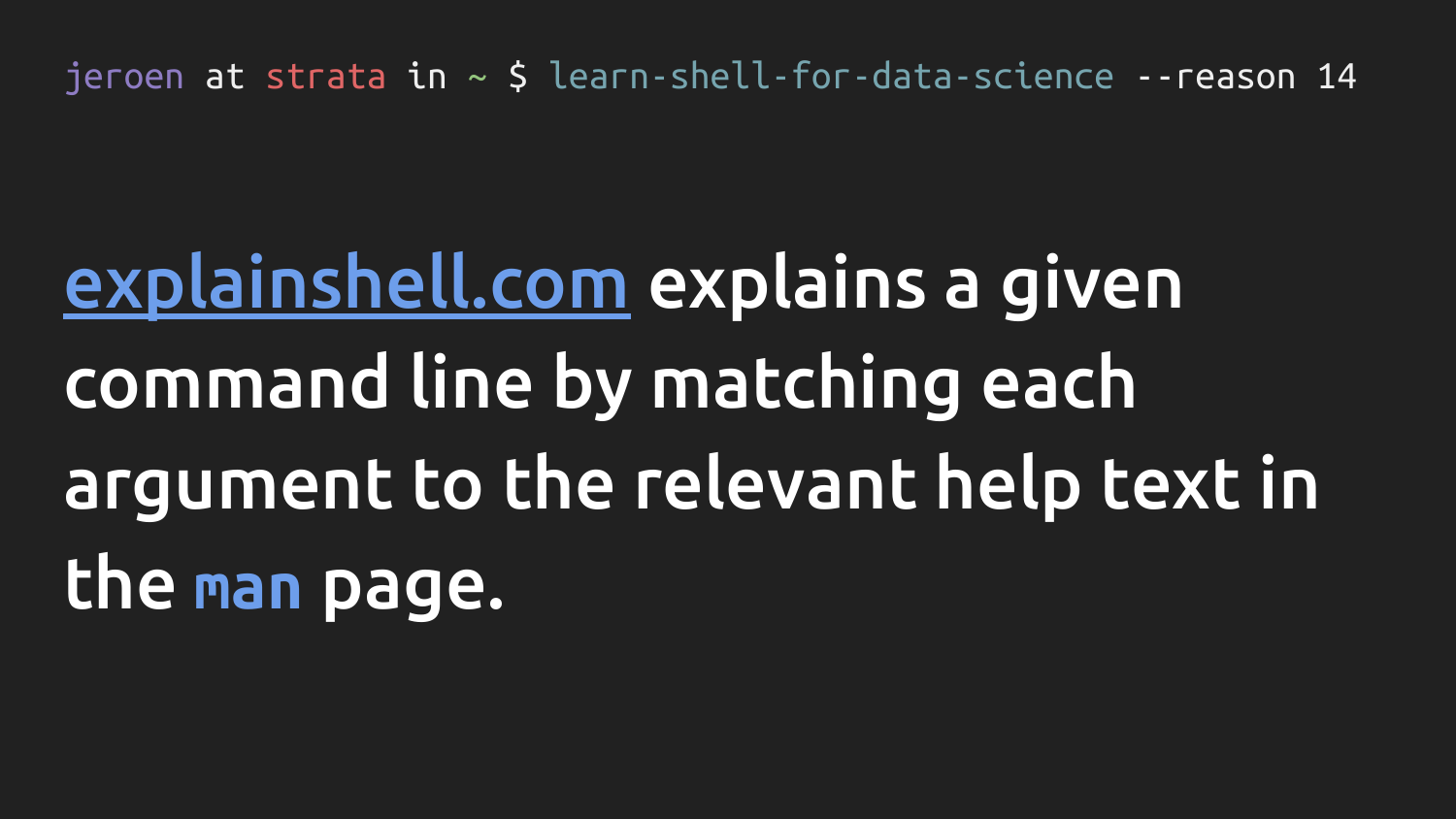# The shell is free.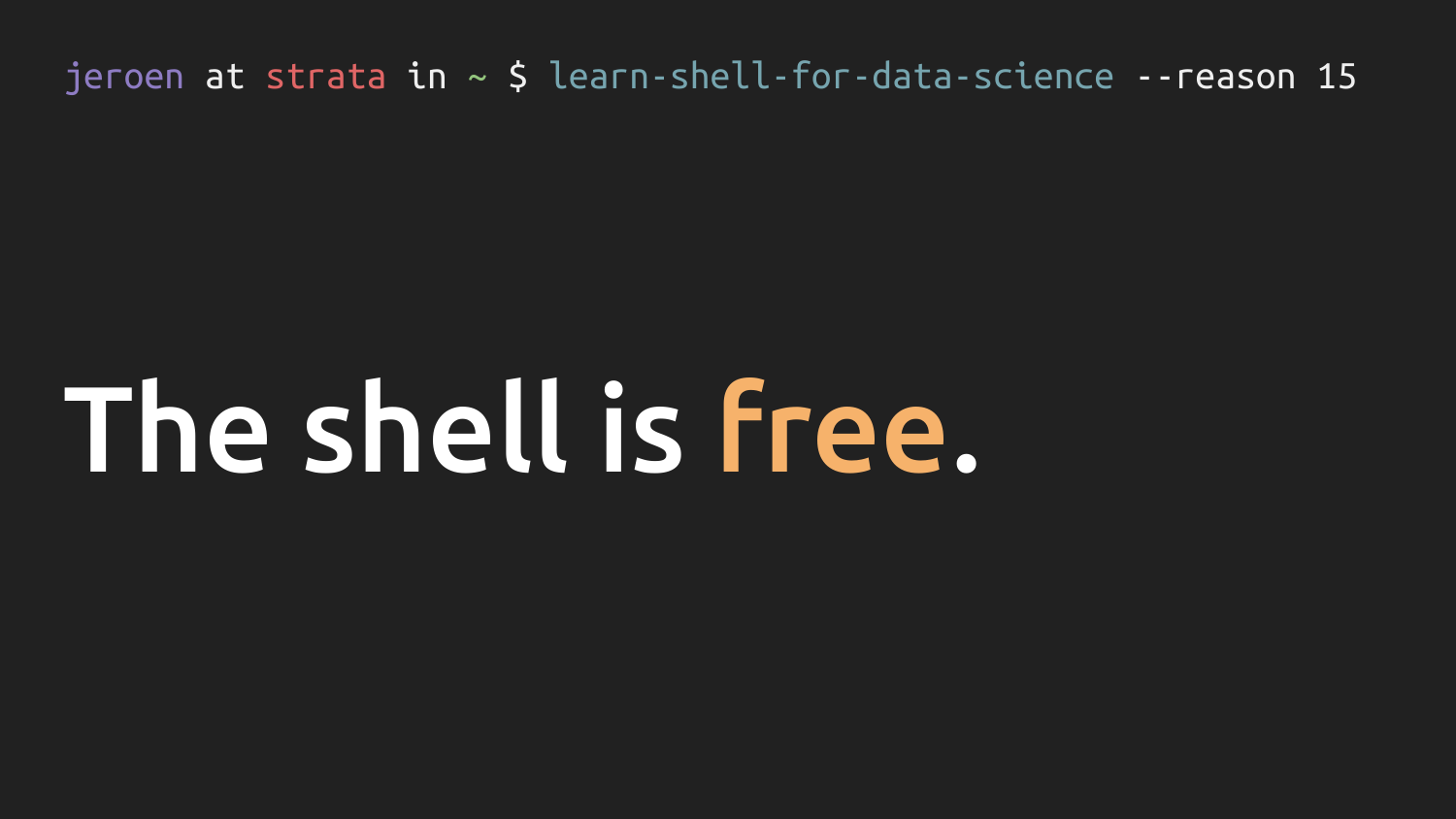The shell doesn't care whether a tool has been implemented in Bash, C, Go, Java, JavaScript, Lisp, Perl, Python, R, Rust, or Scala.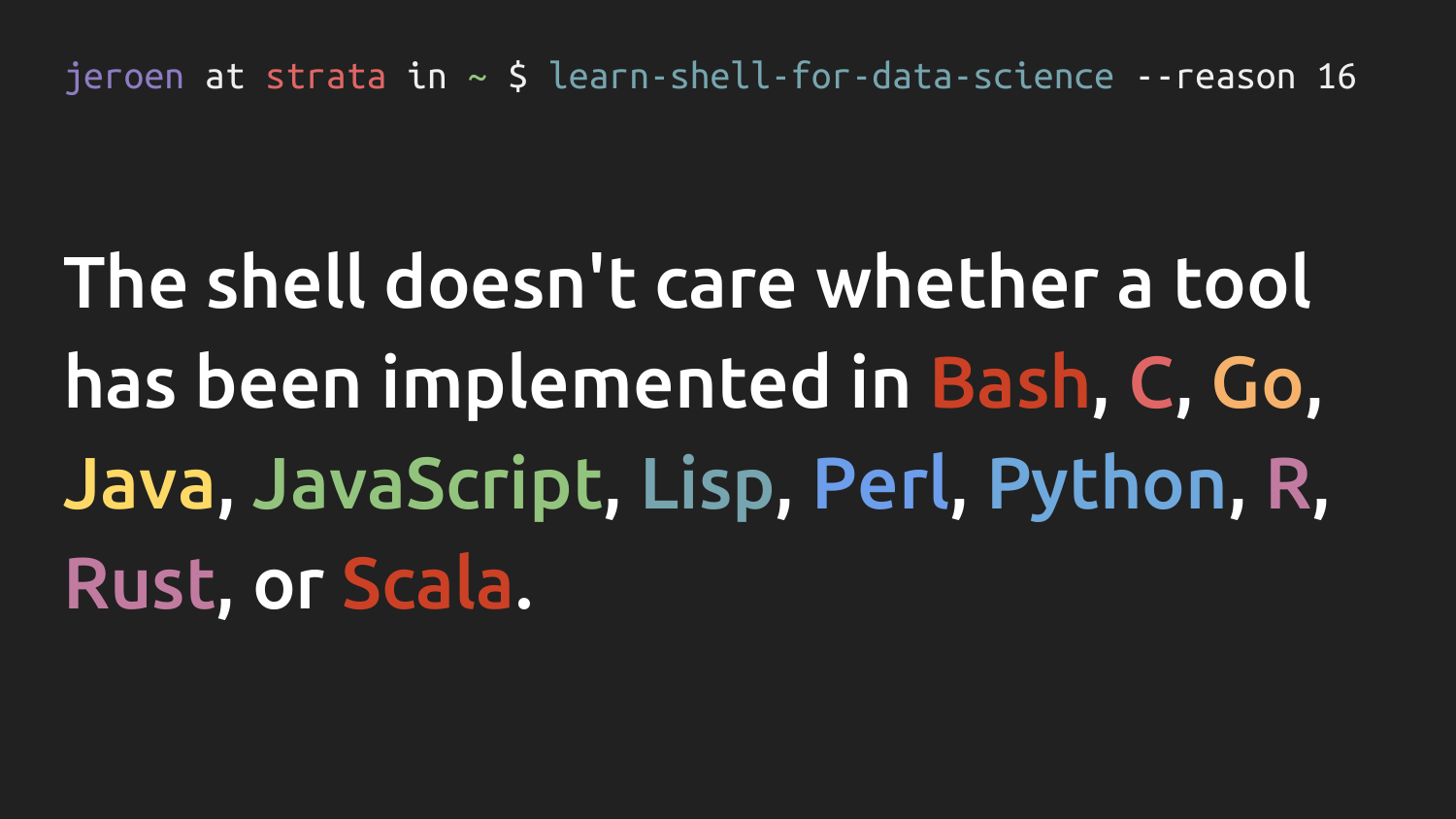**You can** customize the hell out of the shell.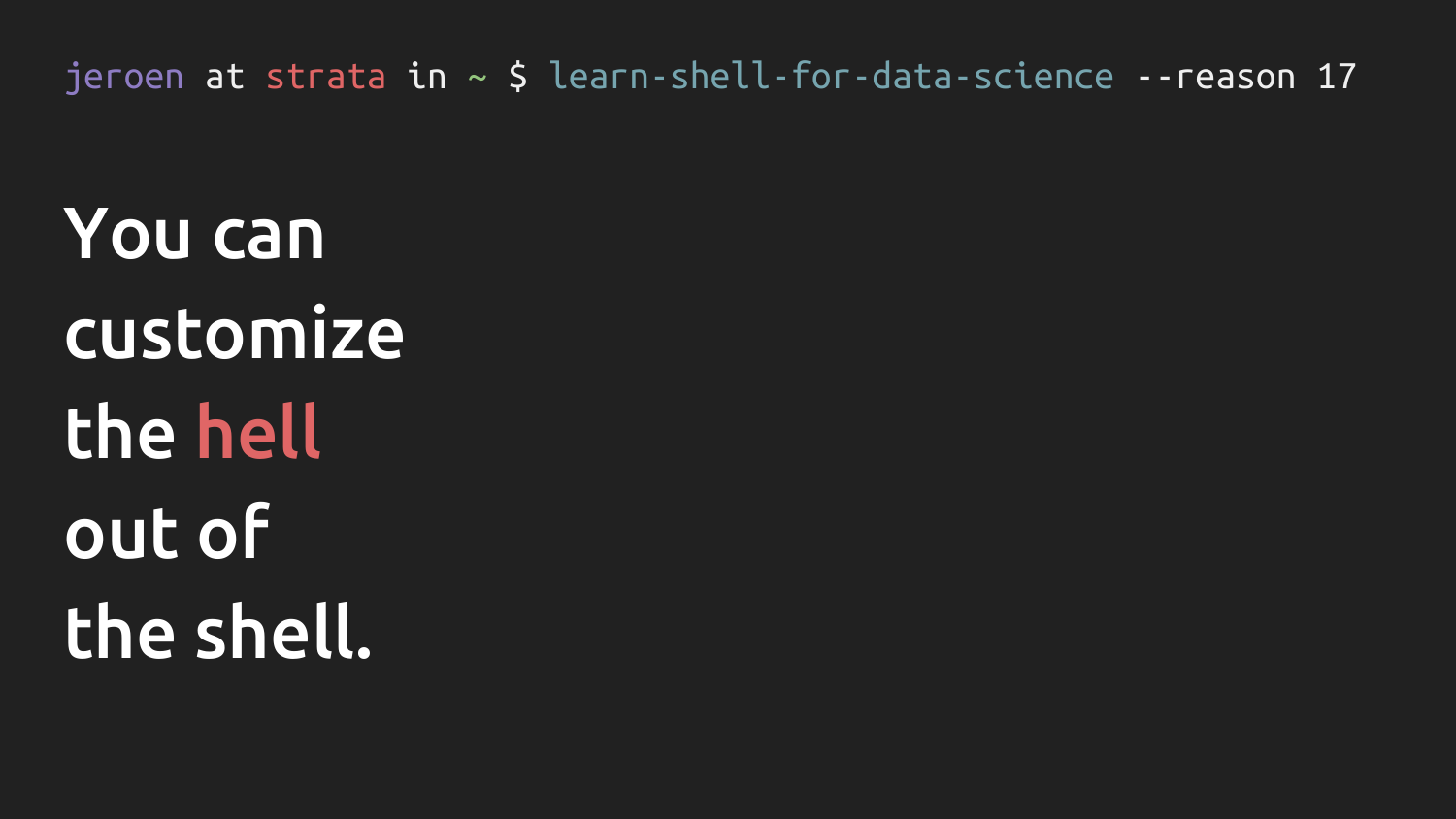# The shell uses text as the universal interface, which enables tools from all over the world to work together and solve problems.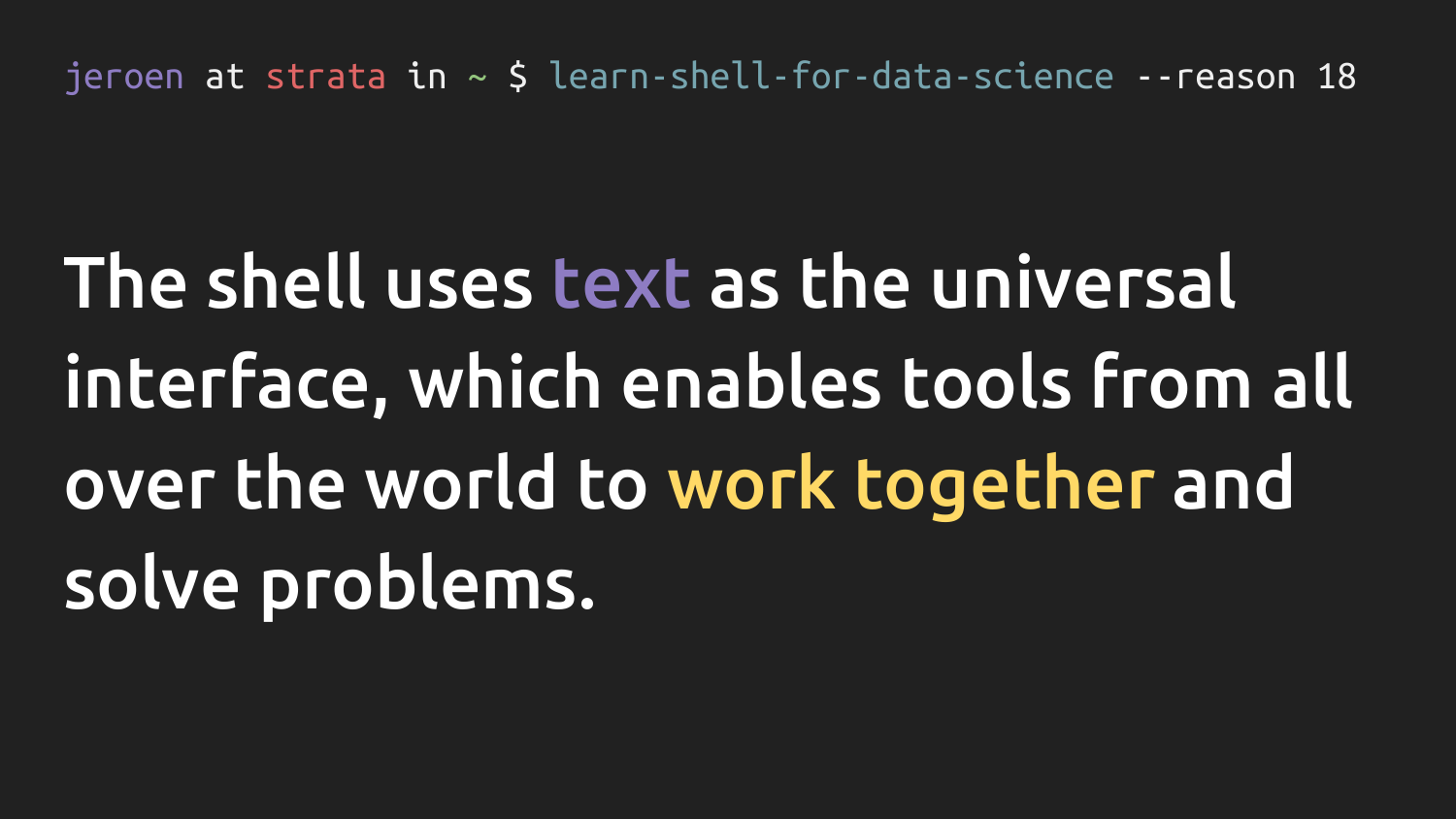### Most command-line tools do one thing and do it well.

### The shell is there to let these tools work together in various ways.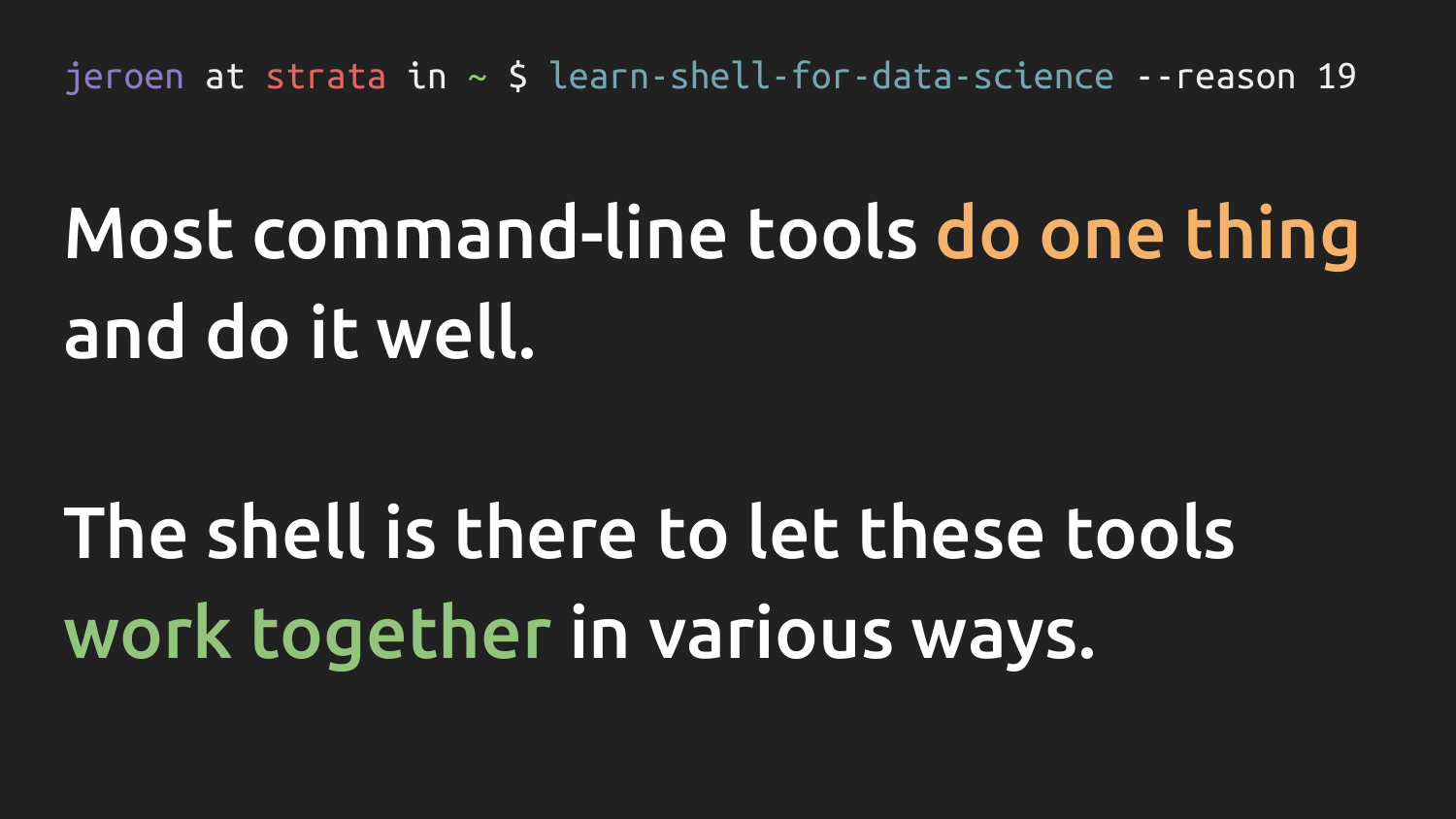#### The shell never bothers you about software updates.

#### Unless you want it to.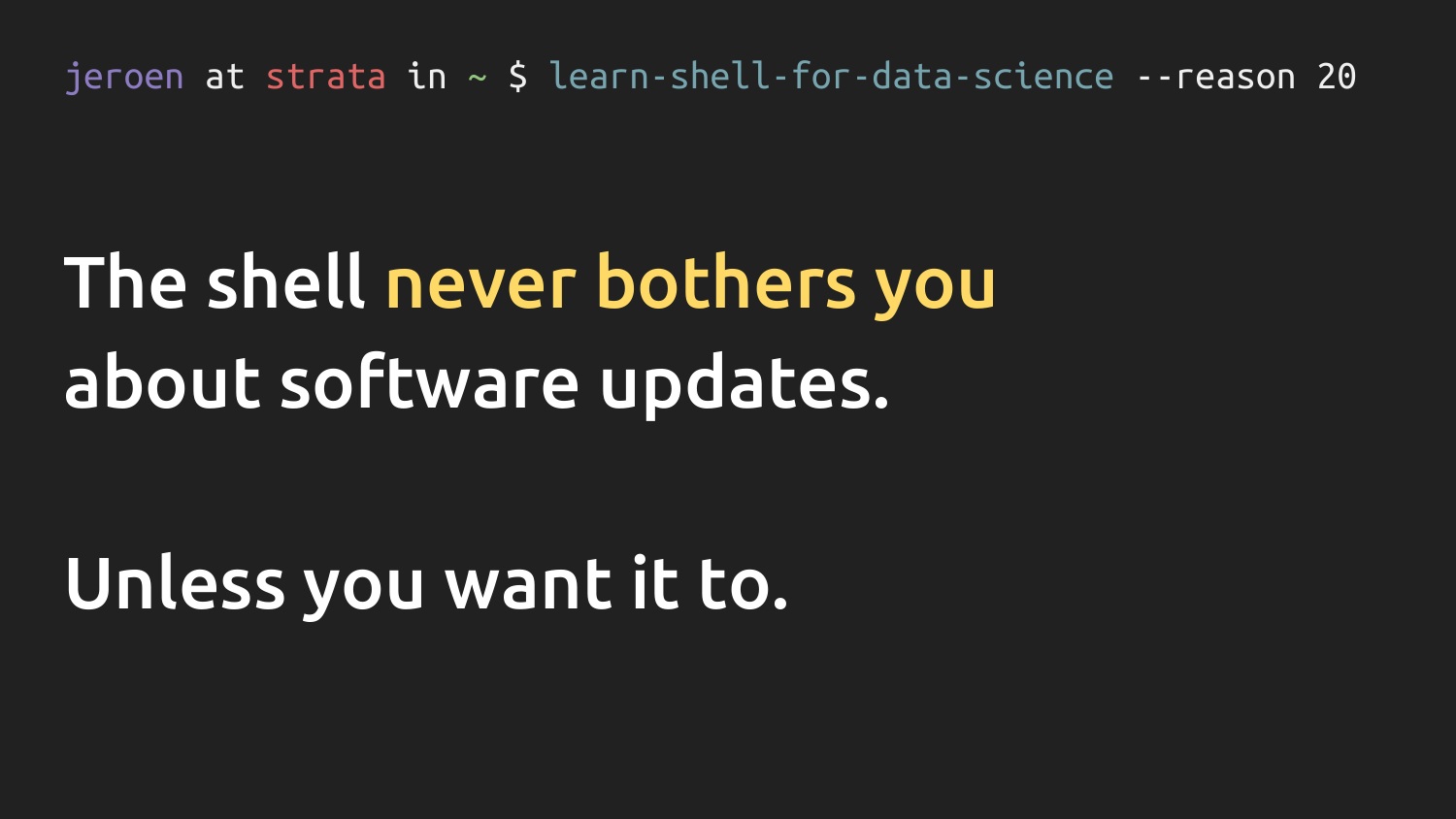# The shell gives you great control over your system.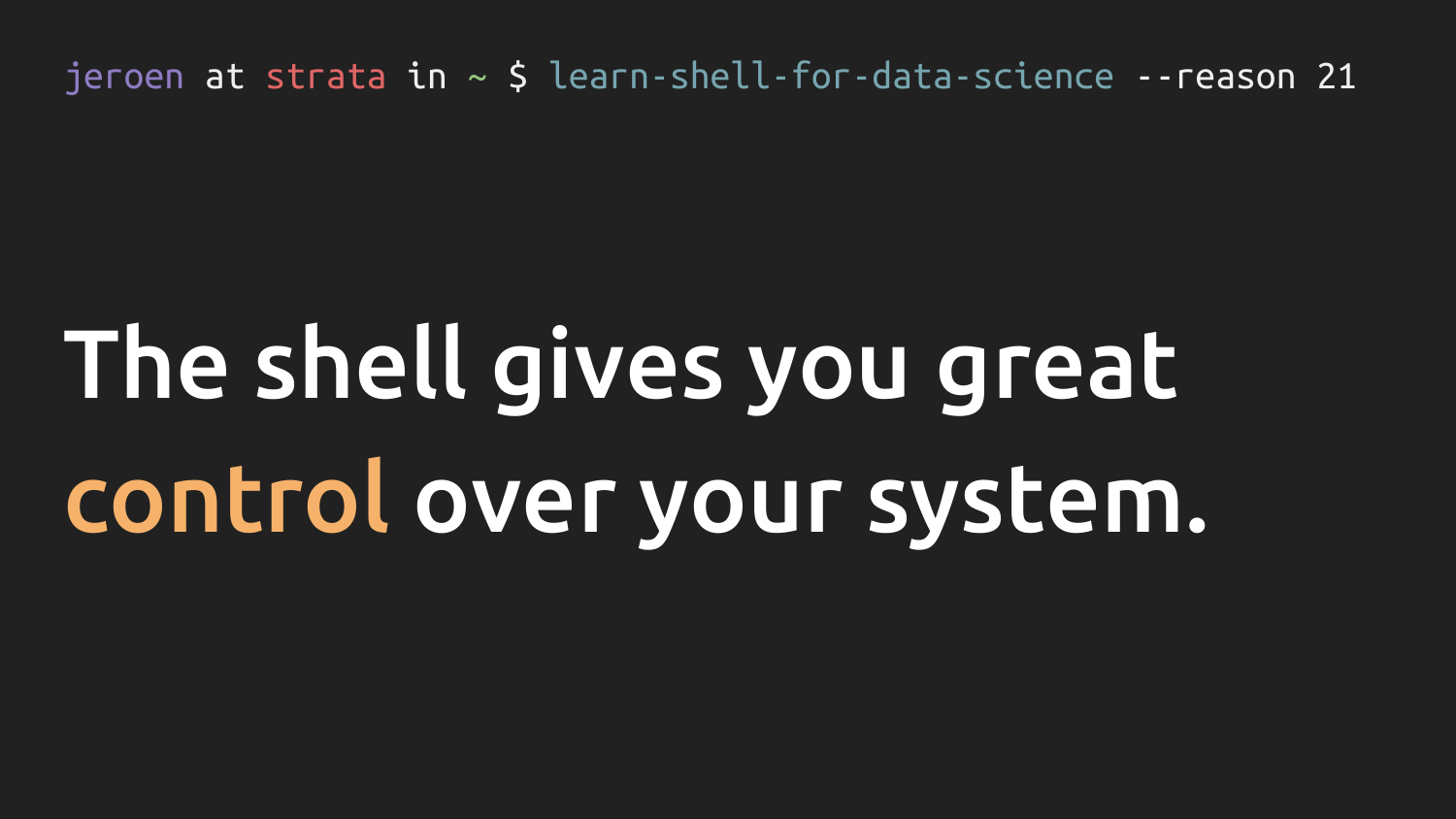# When shit hits the fan with git, the shell is the only interface that can clean up the mess.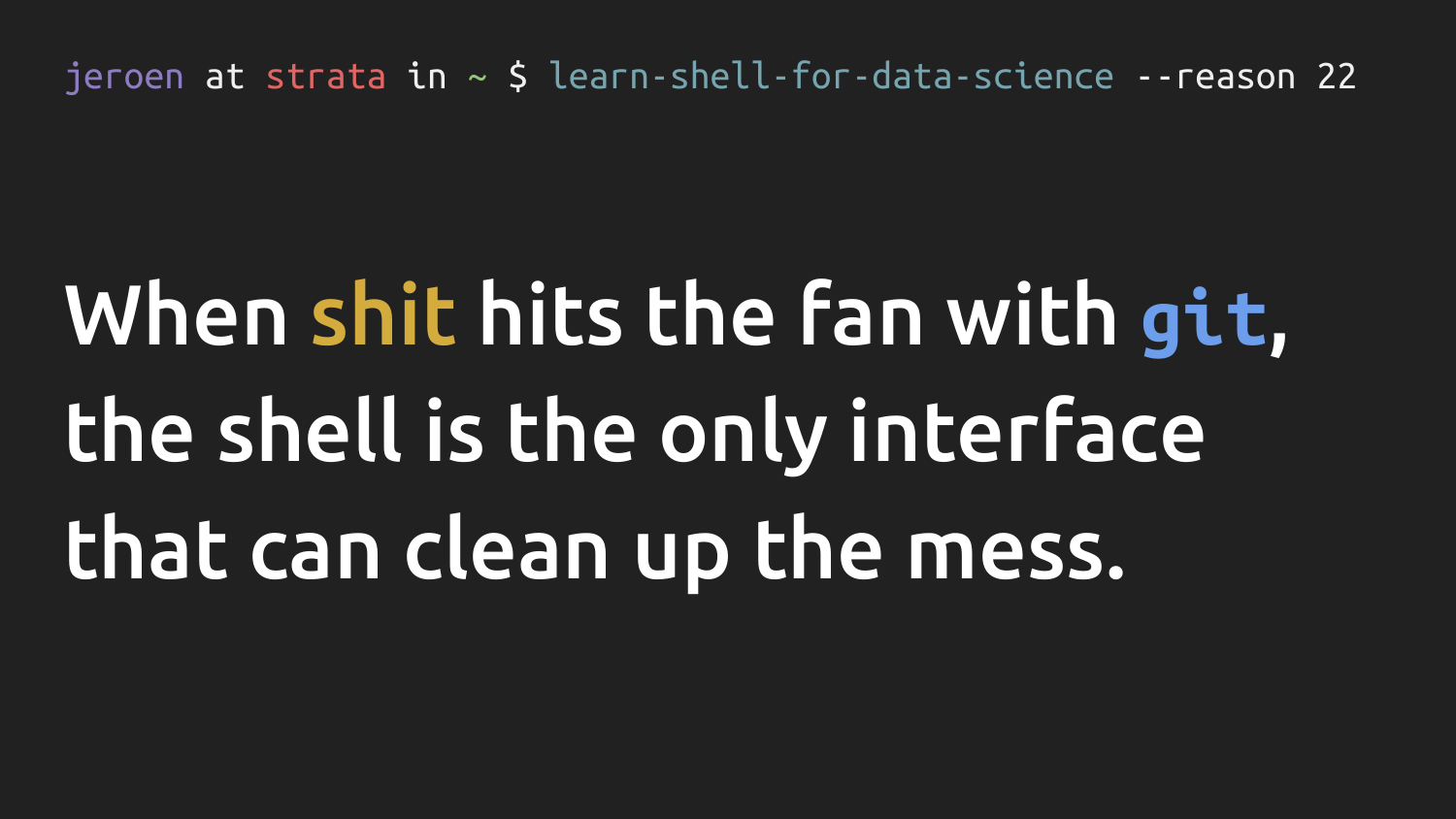### You can also program in the shell. A simple for-loop can do miracles.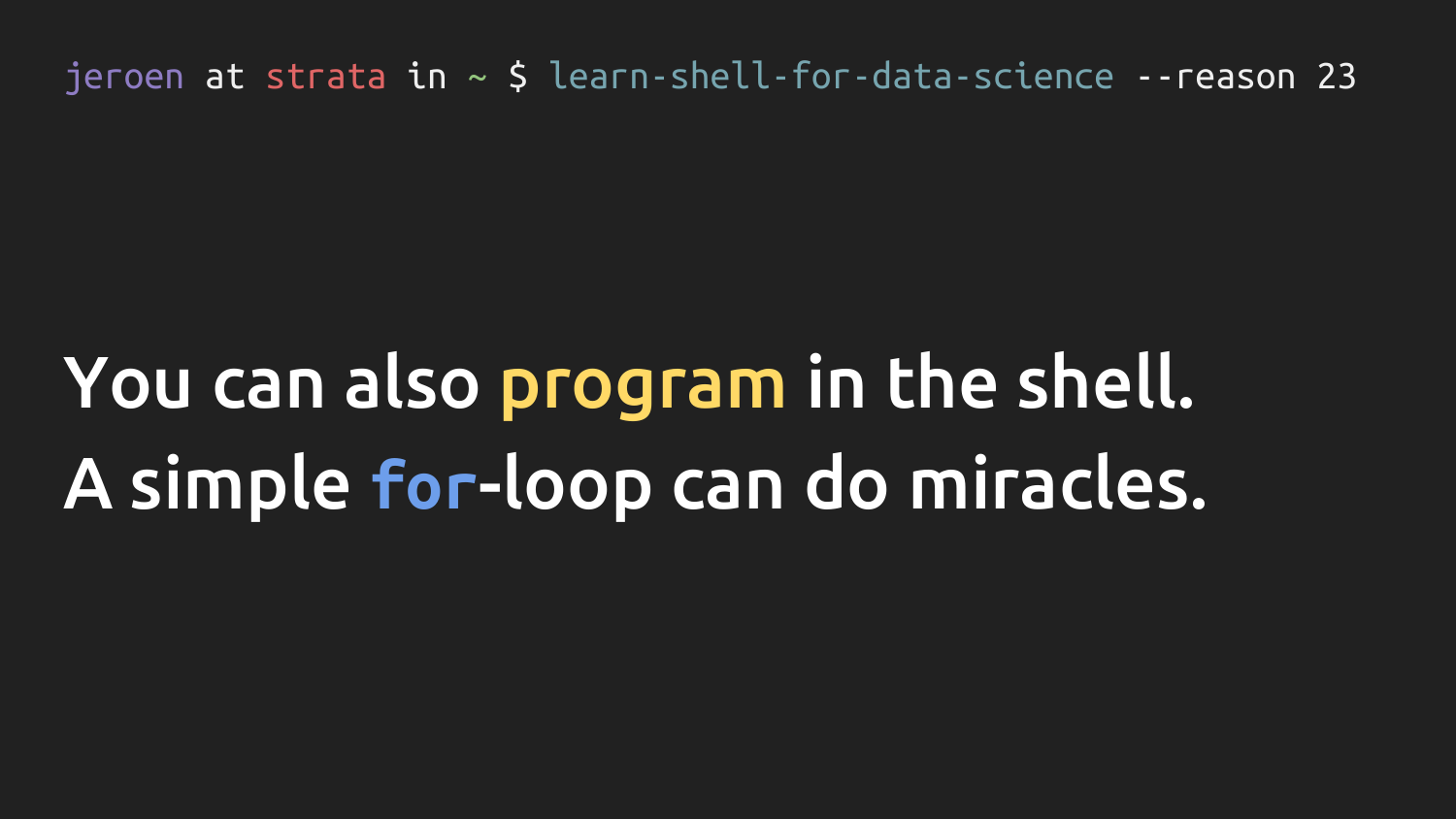# Want to parallelize or distribute your task to multiple cores or machines? Use the shell with a pinch of parallel.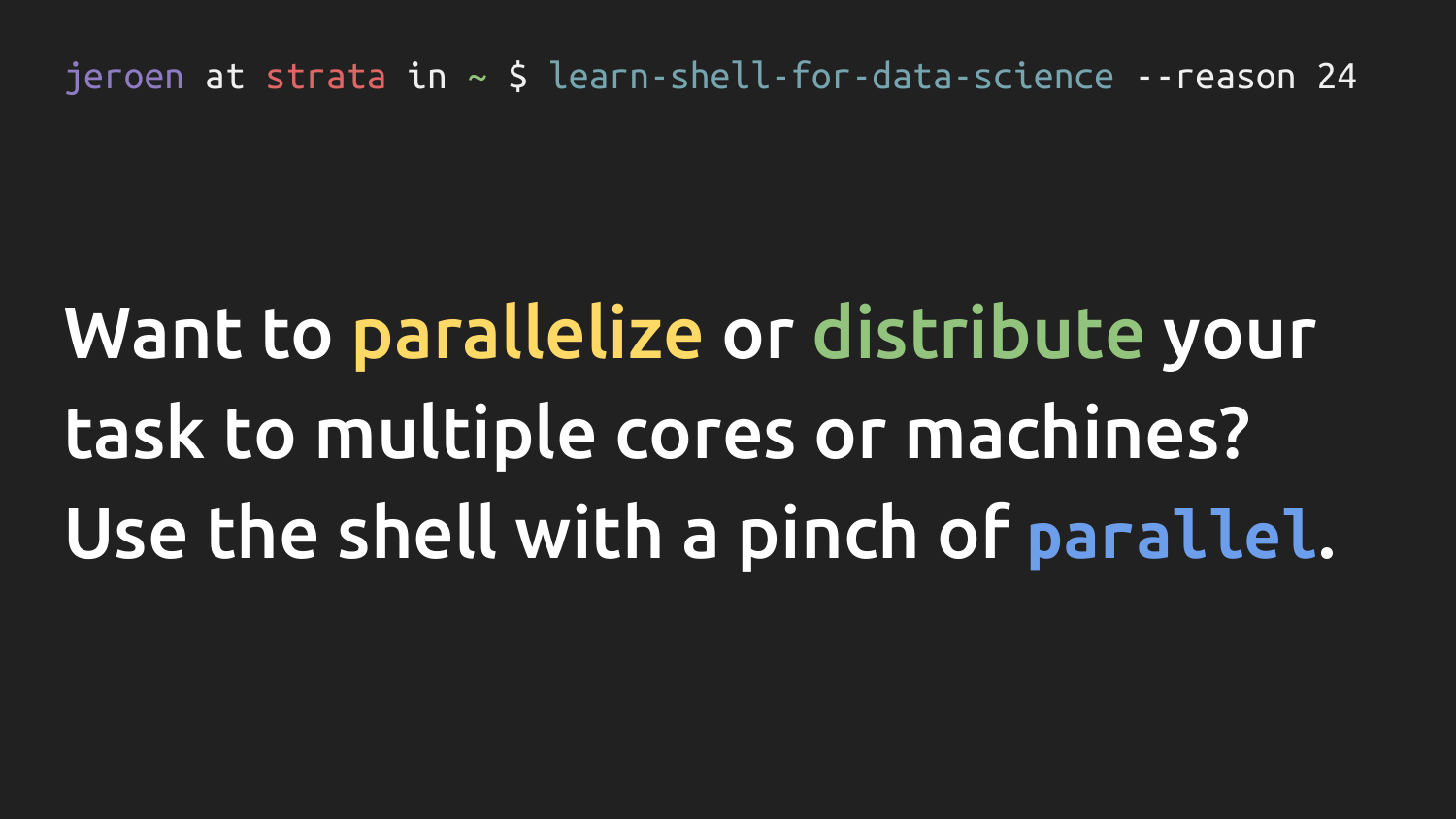### The shell: come for the tools, stay for the environment.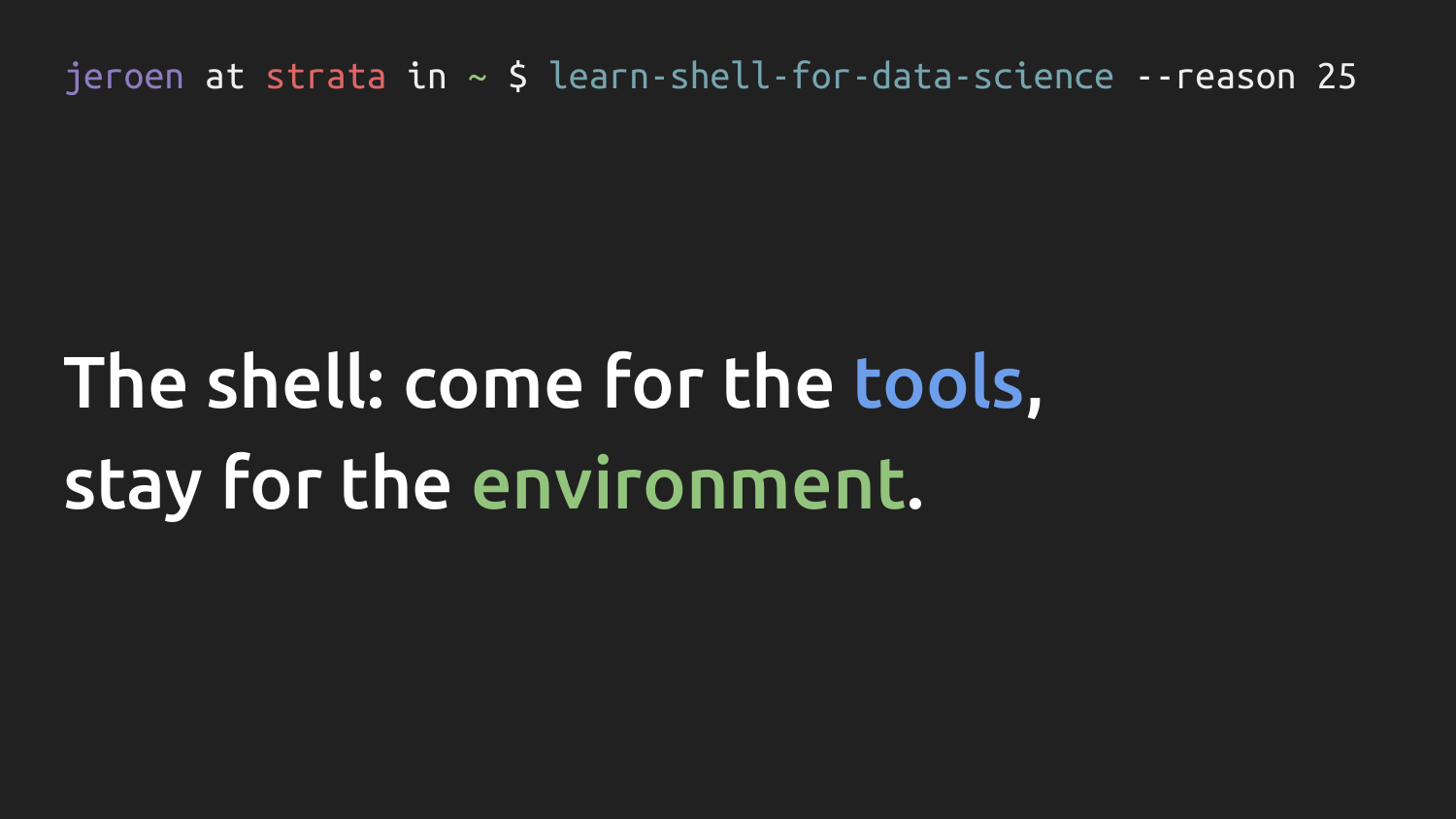### By default, the shell comes with many great tools such as find, grep, and cut.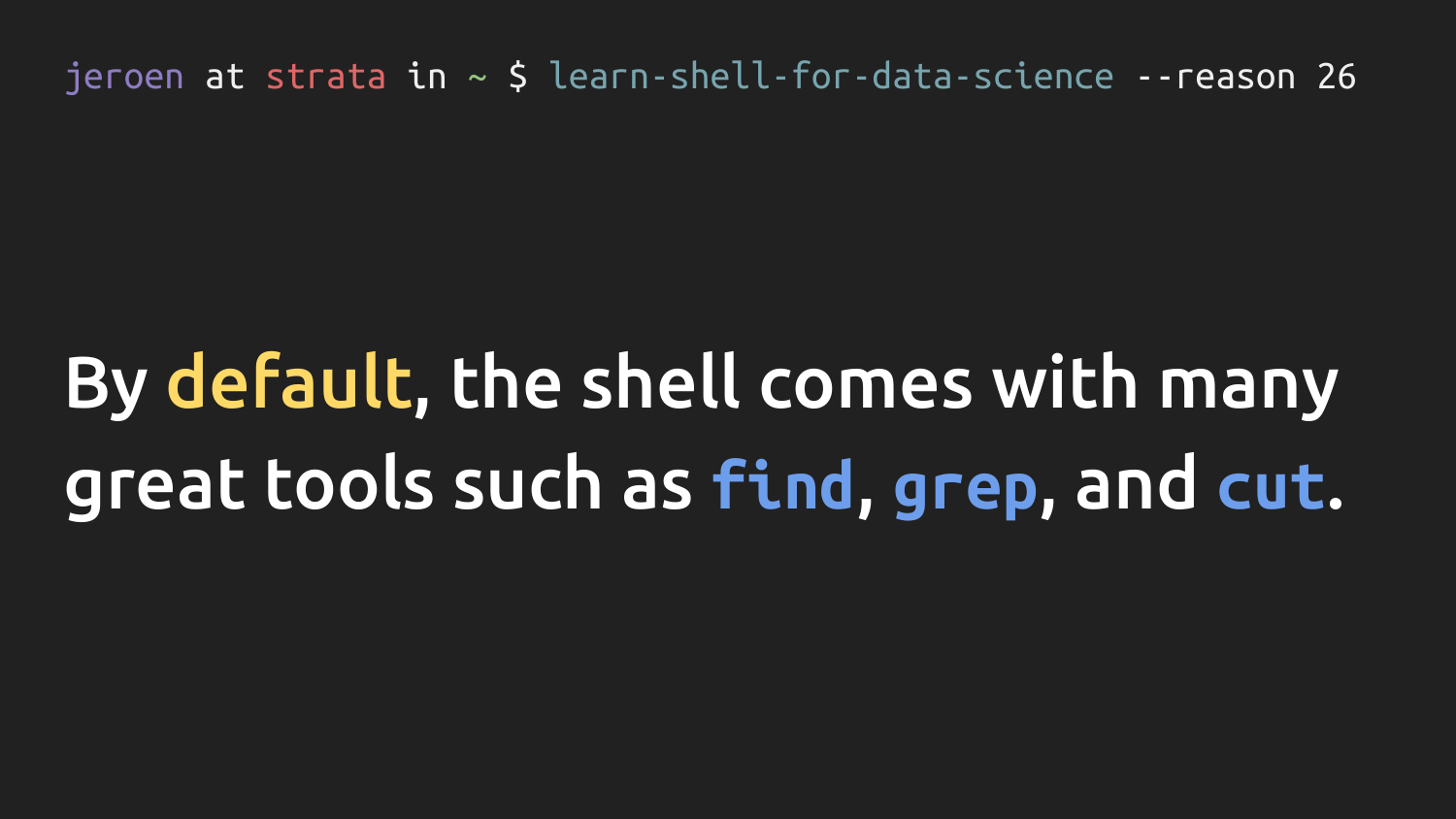## Package managers such as apt-get, brew, and pacman make it a pleasure to install additional command-line tools.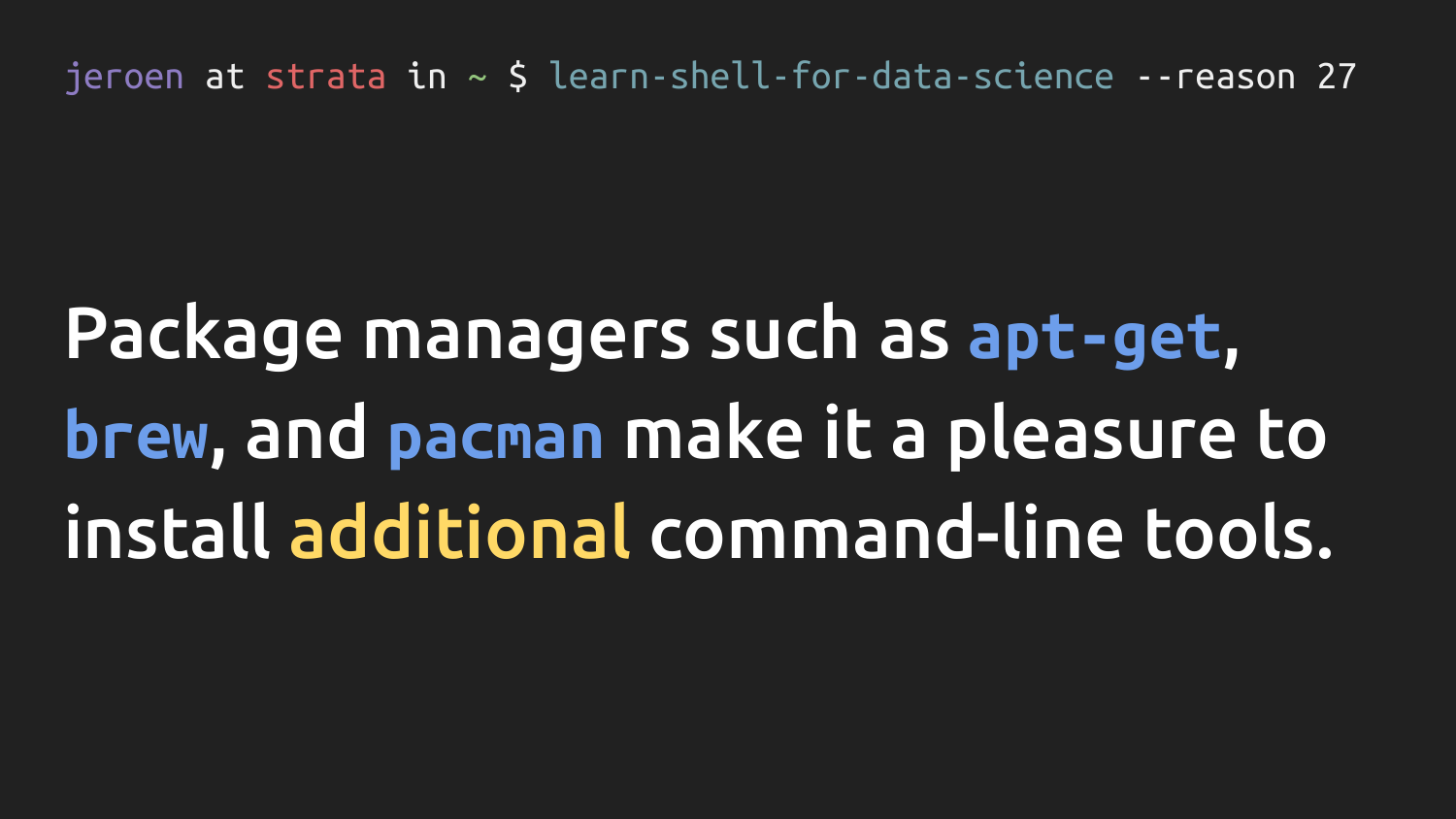#### New tools are being developed every day for the shell.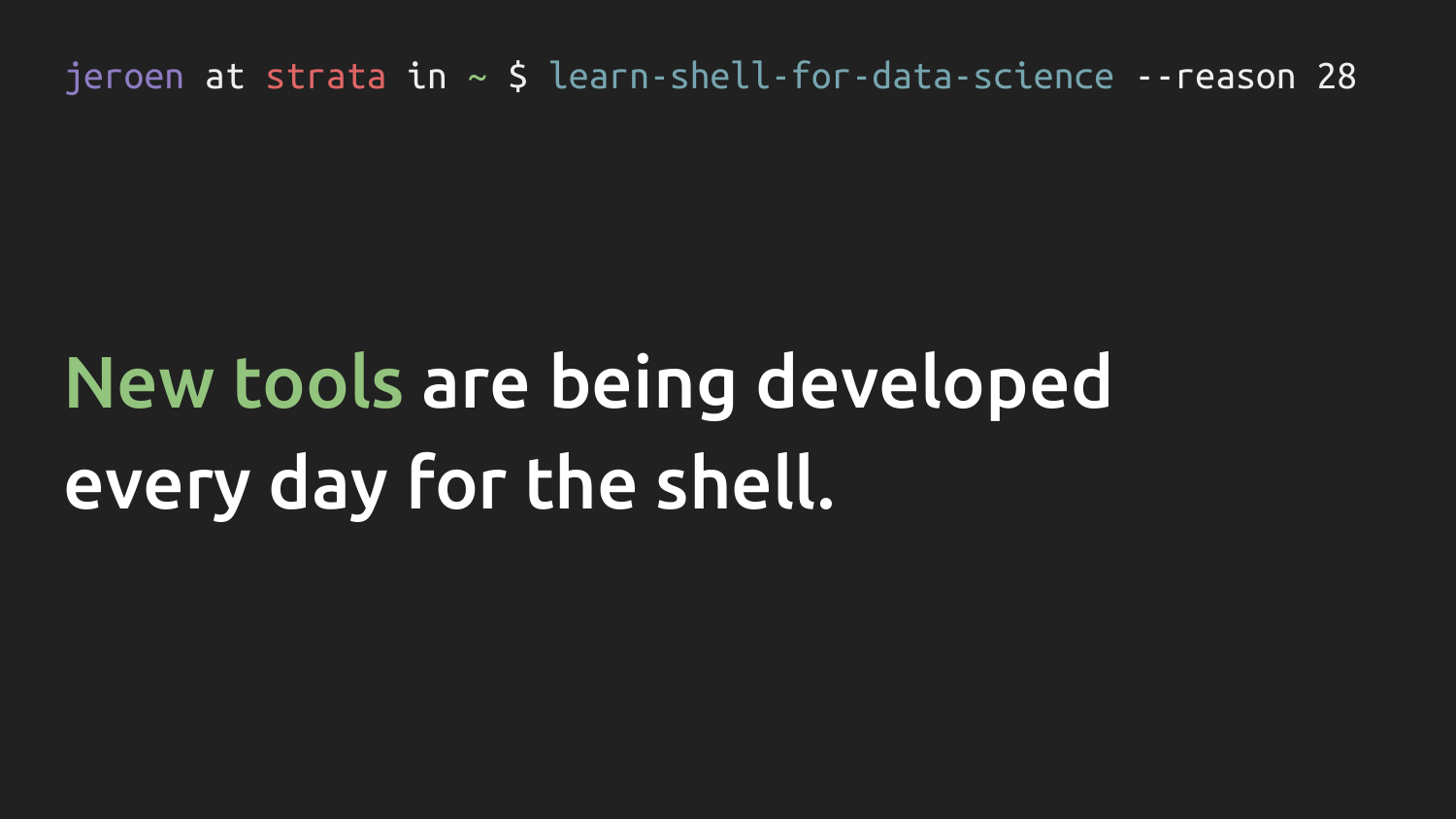# The shell keeps a history.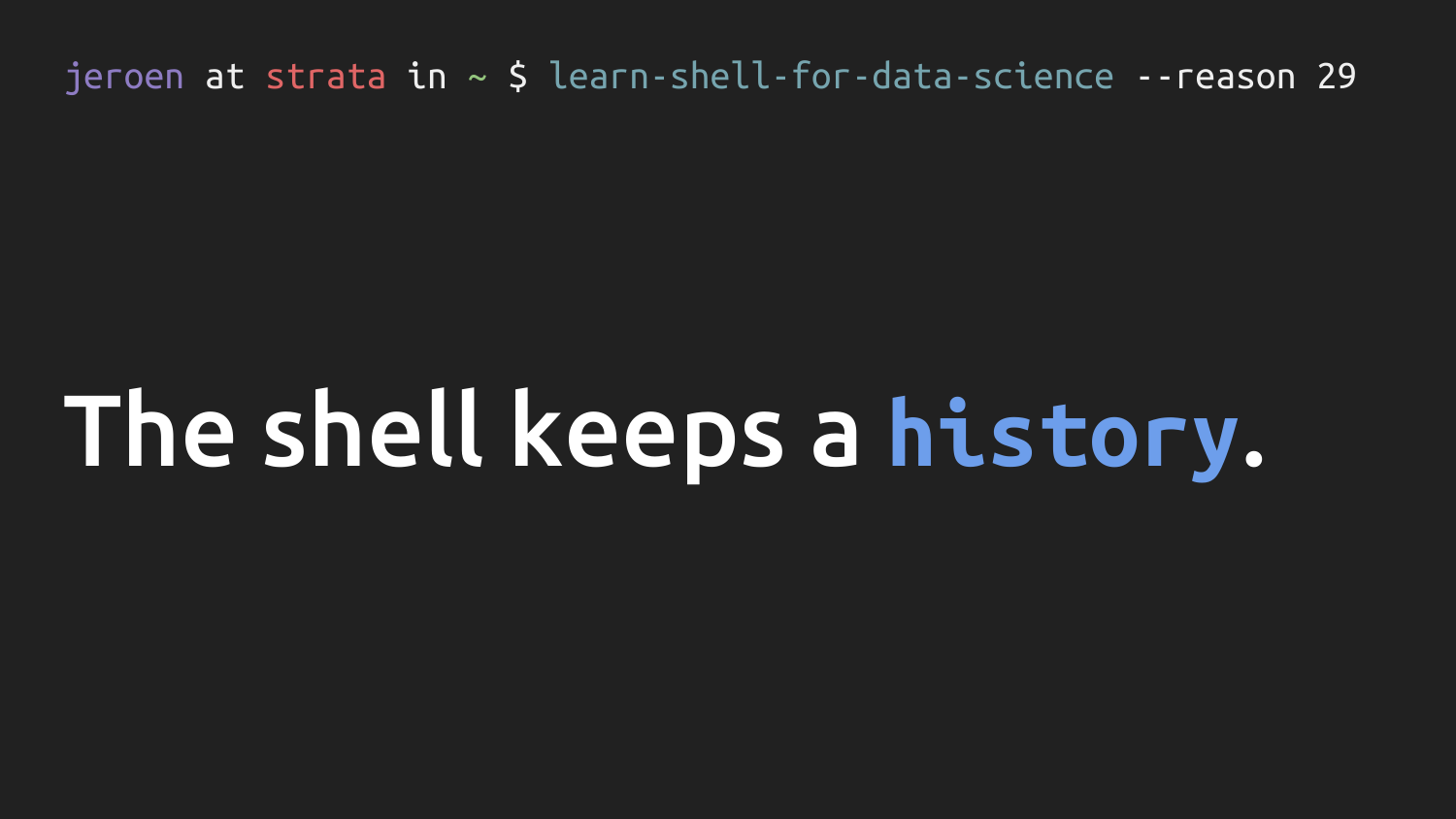# You can easily extend the shell with your own tools, making you a more efficient and effective data scientist.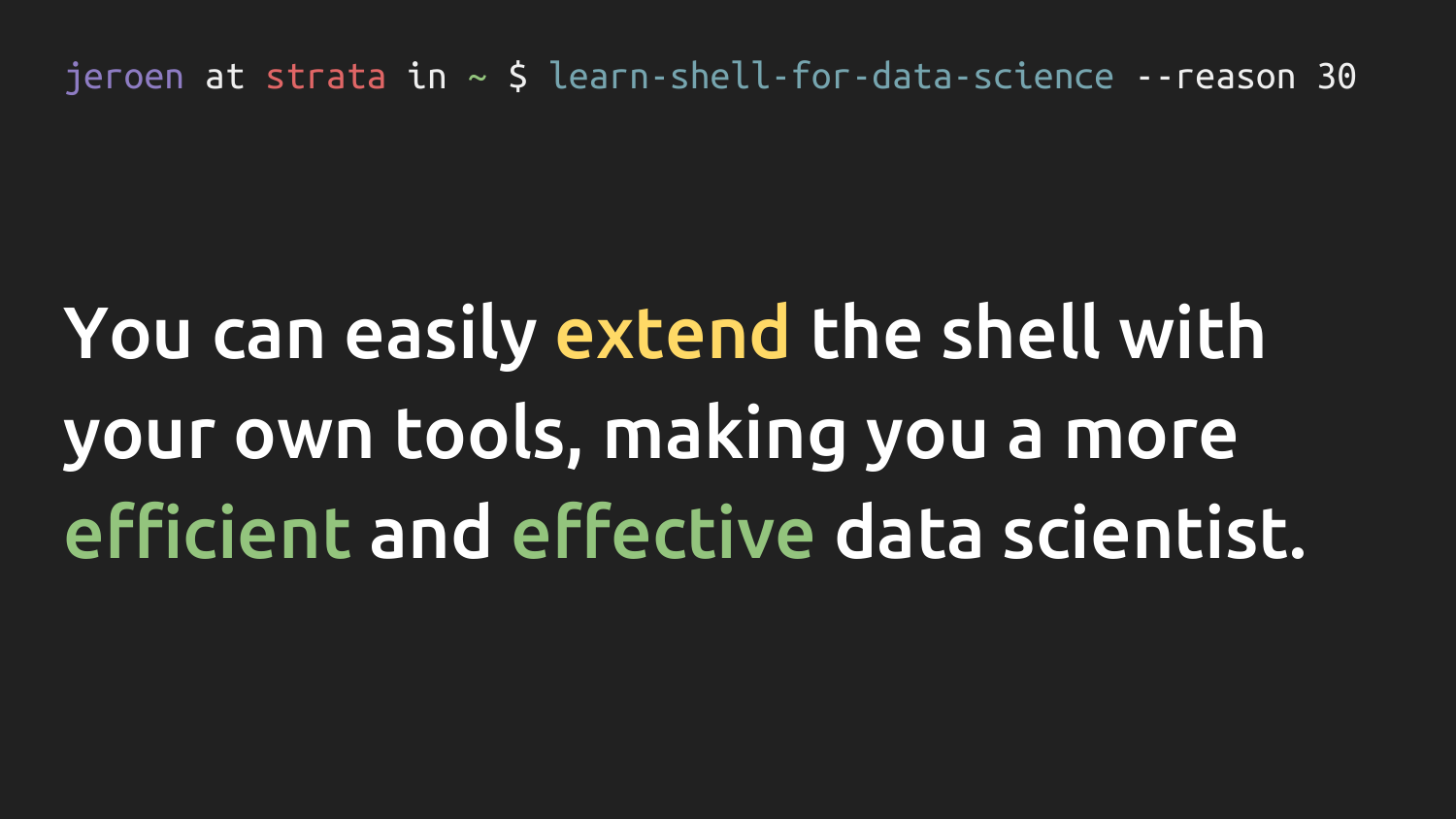# The shell lets you quickly find out things like: the size of a directory, the encoding of a CSV file, and the resolution of an image.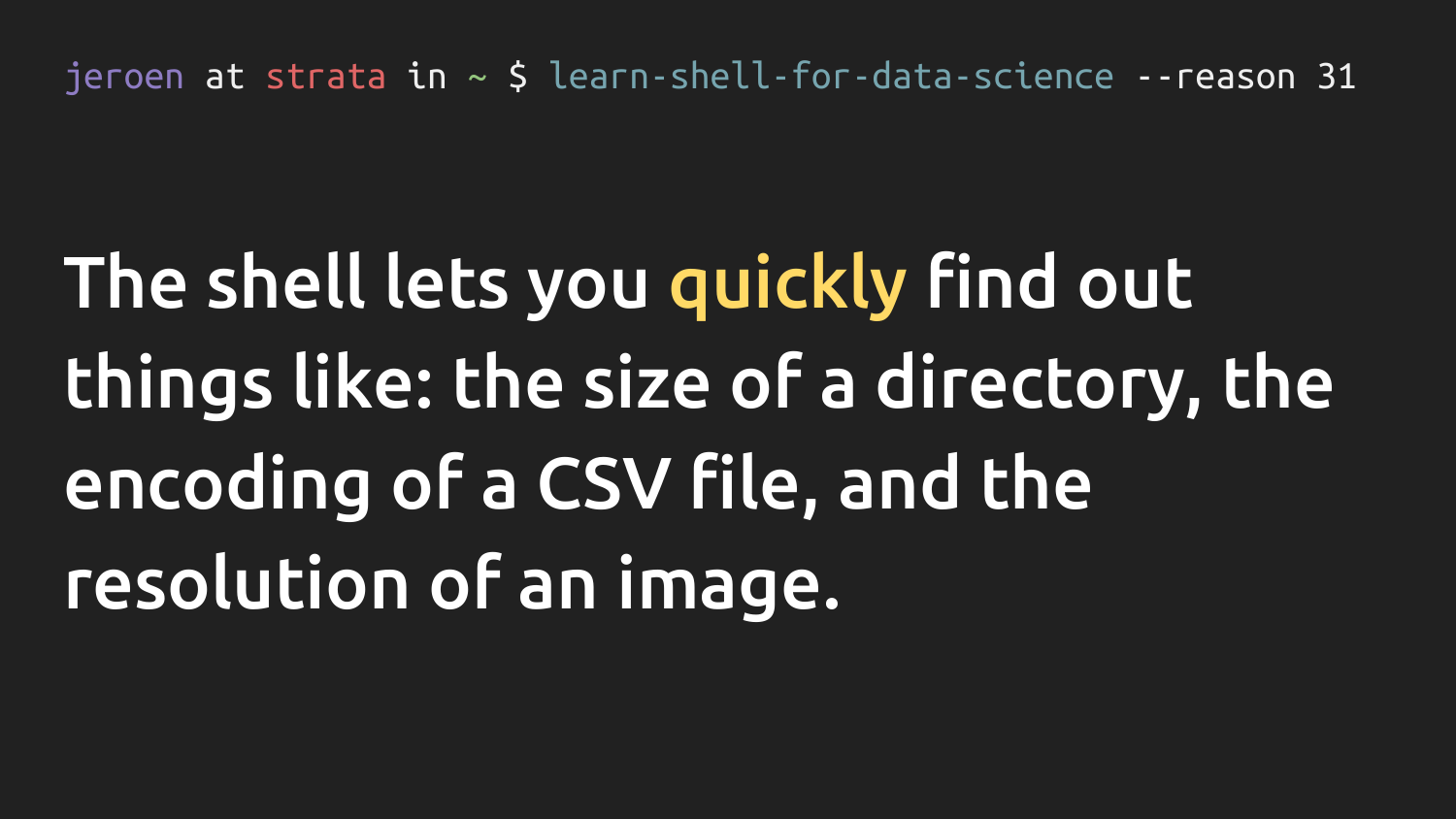## The shell lets you query databases, access APIs, open remote sheets, and even scrape websites.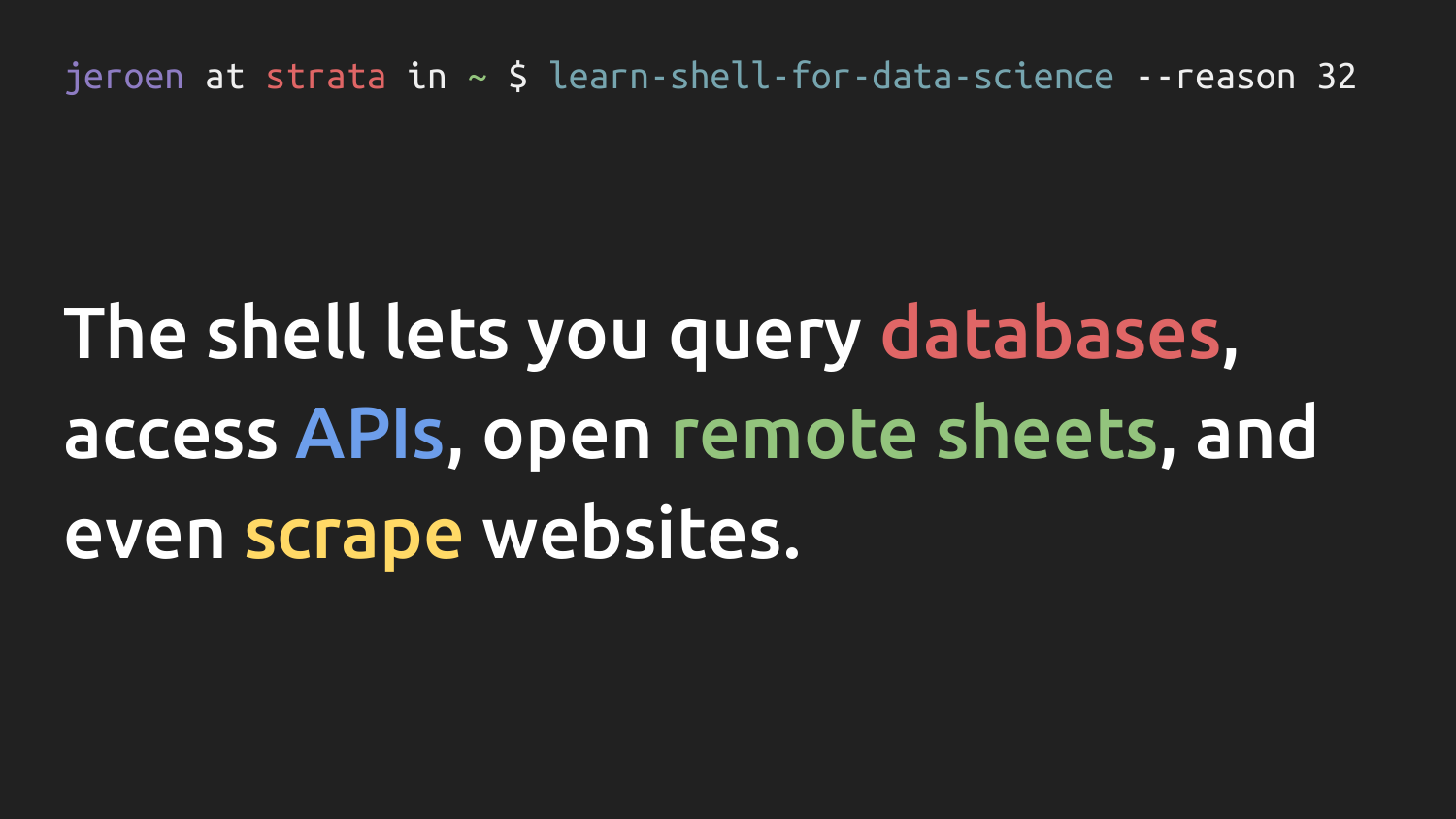**With tools like** csvkit, jq, and xmlstarlet, you can easily wrangle CSV, JSON, and XML in the shell.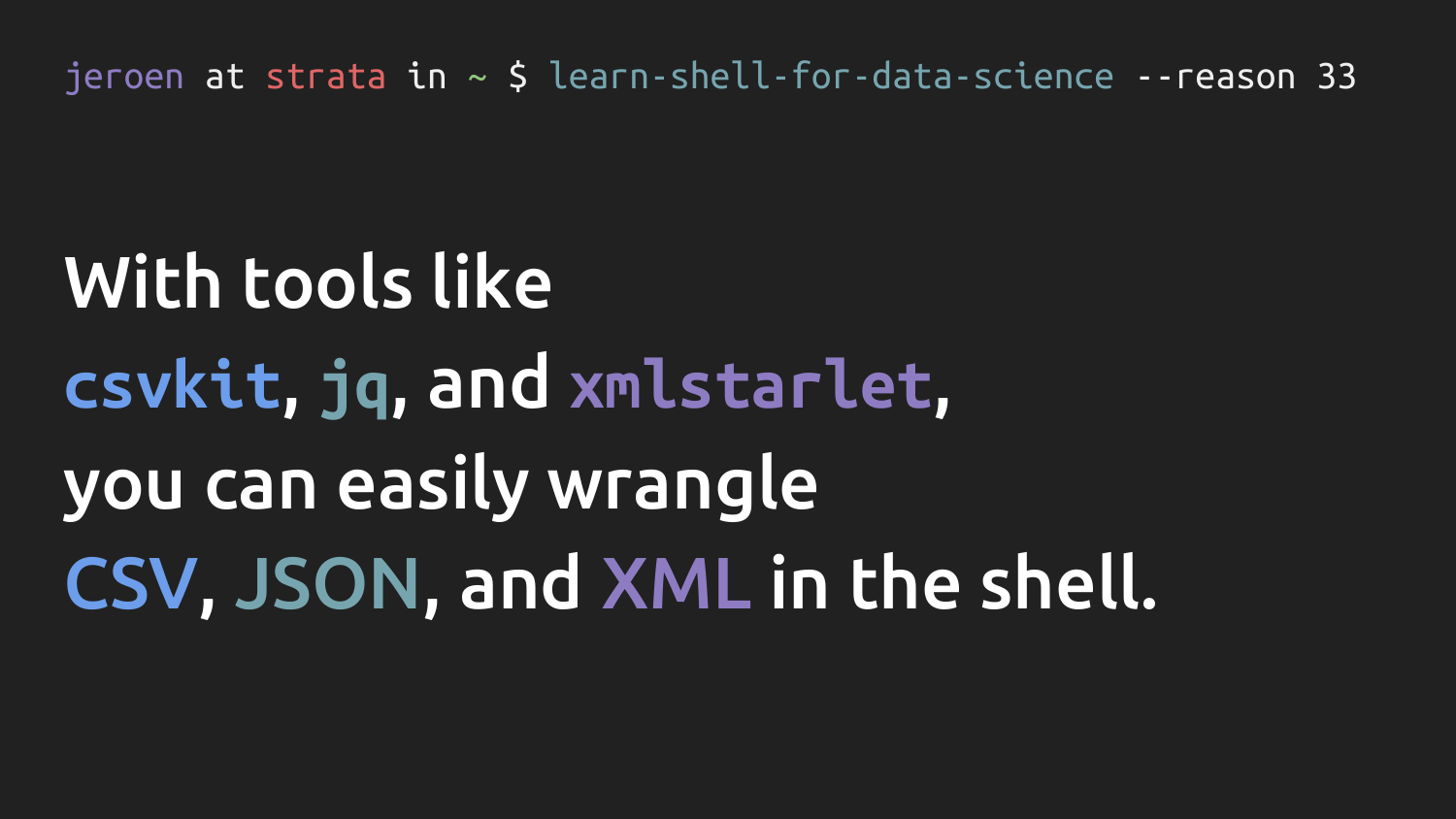# csysql allows you to perform SOL queries directly on CSV files in the shell.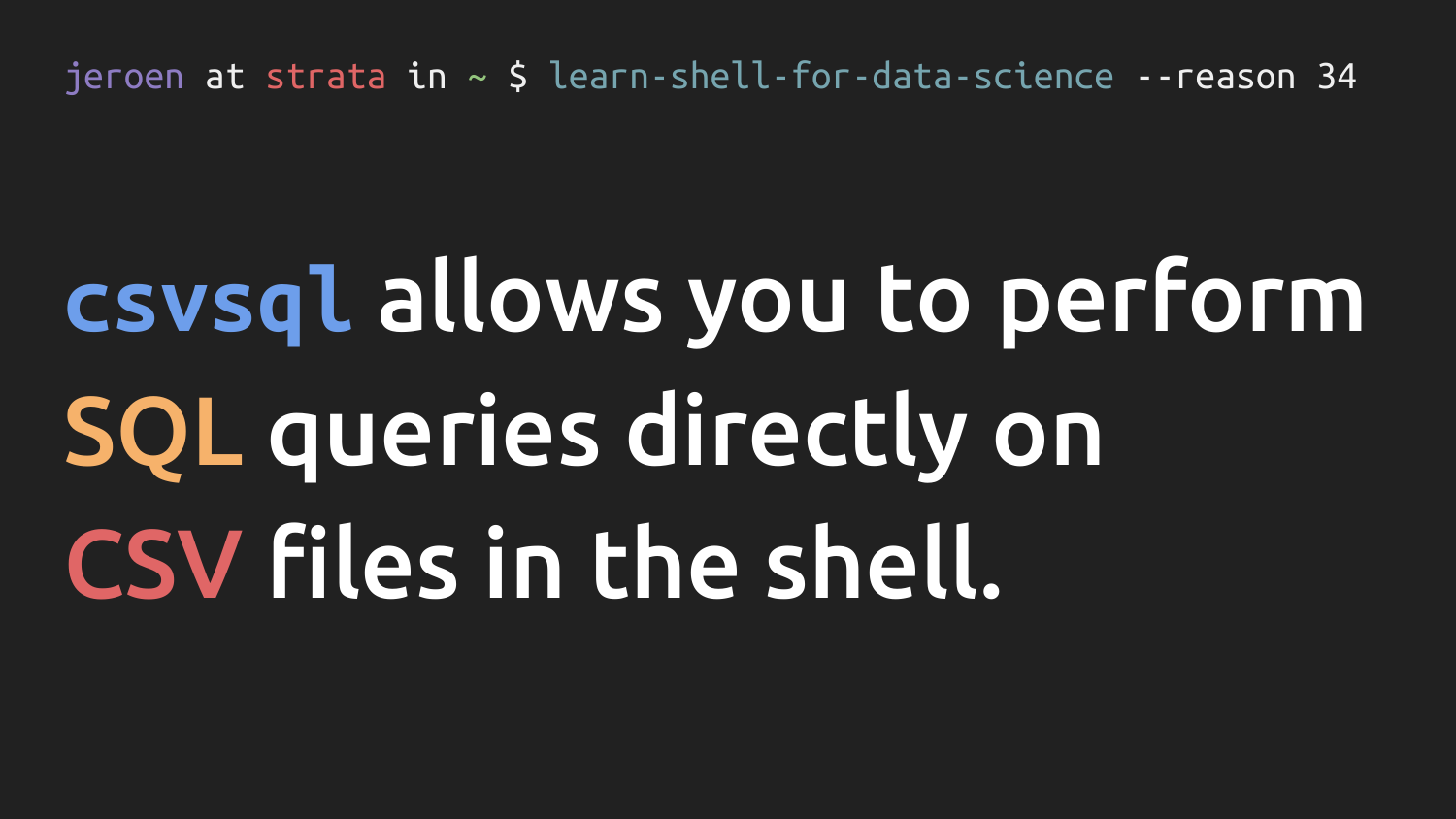# telnet towel.blinkenlights.nl lets you watch Star Wars IV.

## Use the shell, Luke.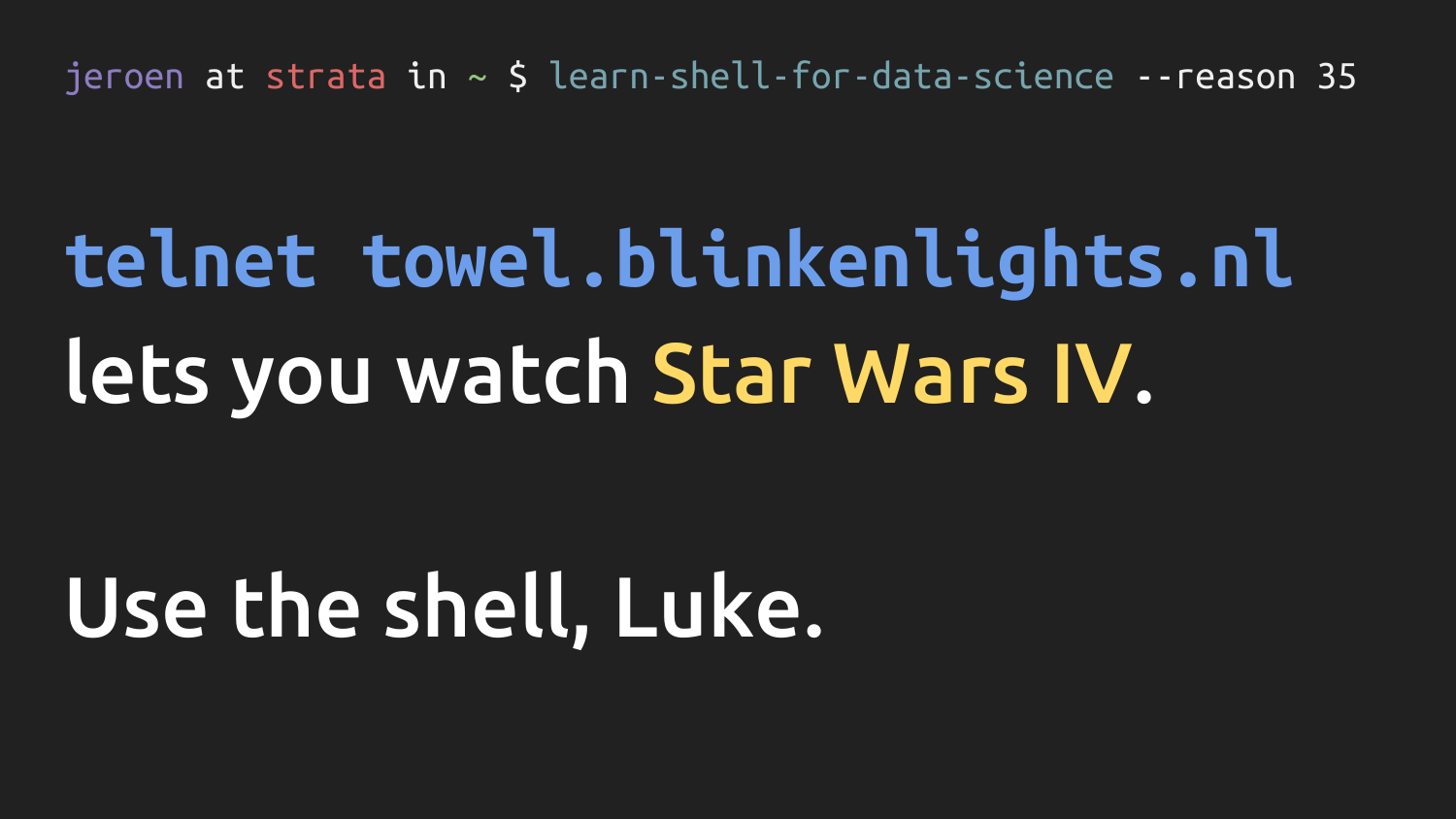# The shell isn't just available on UNIX machines and supercomputers. It can also be found on macOS, Raspberry Pi, and even Windows 10.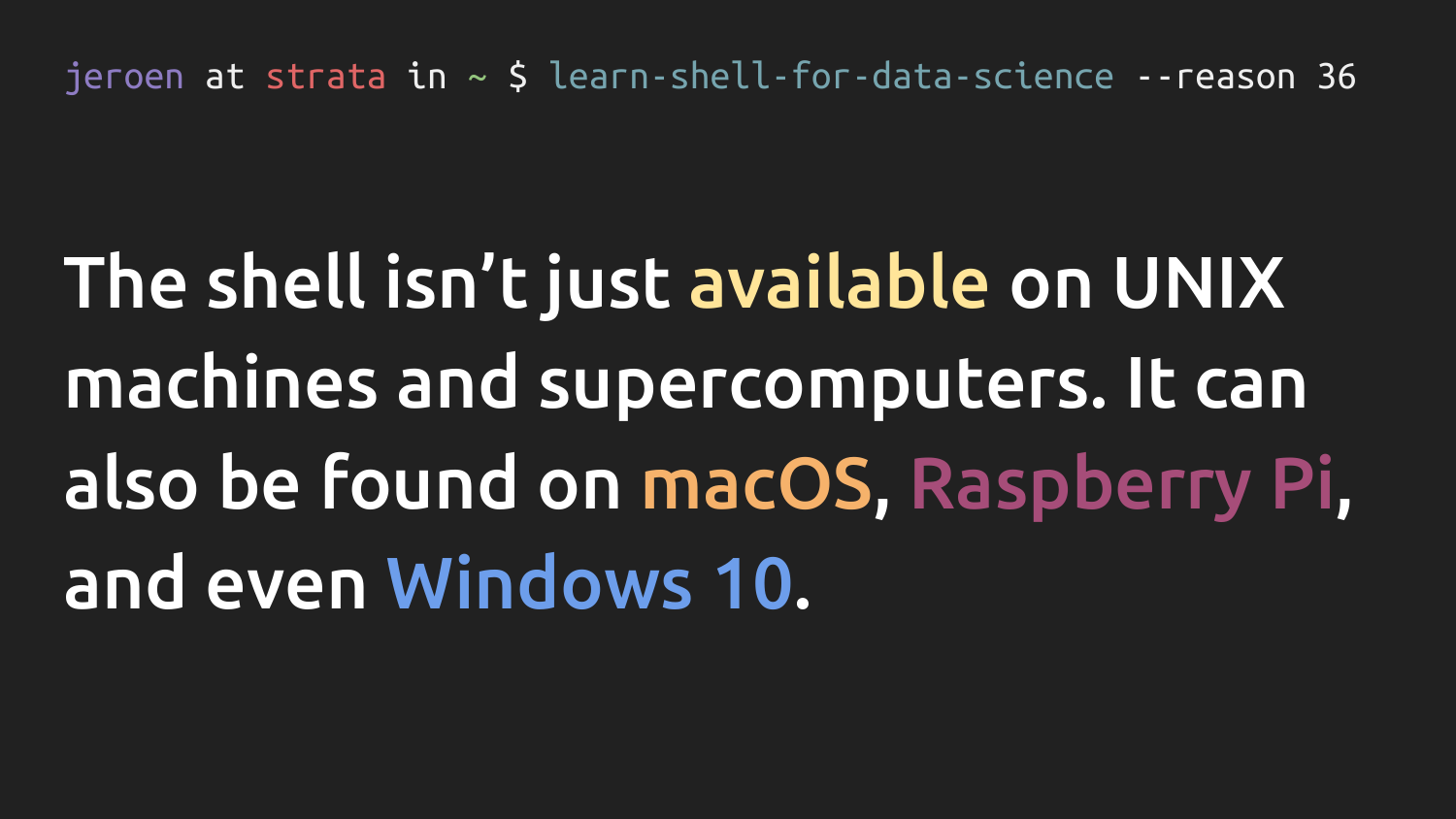### Sometimes the shell outperforms fancy big data technologies.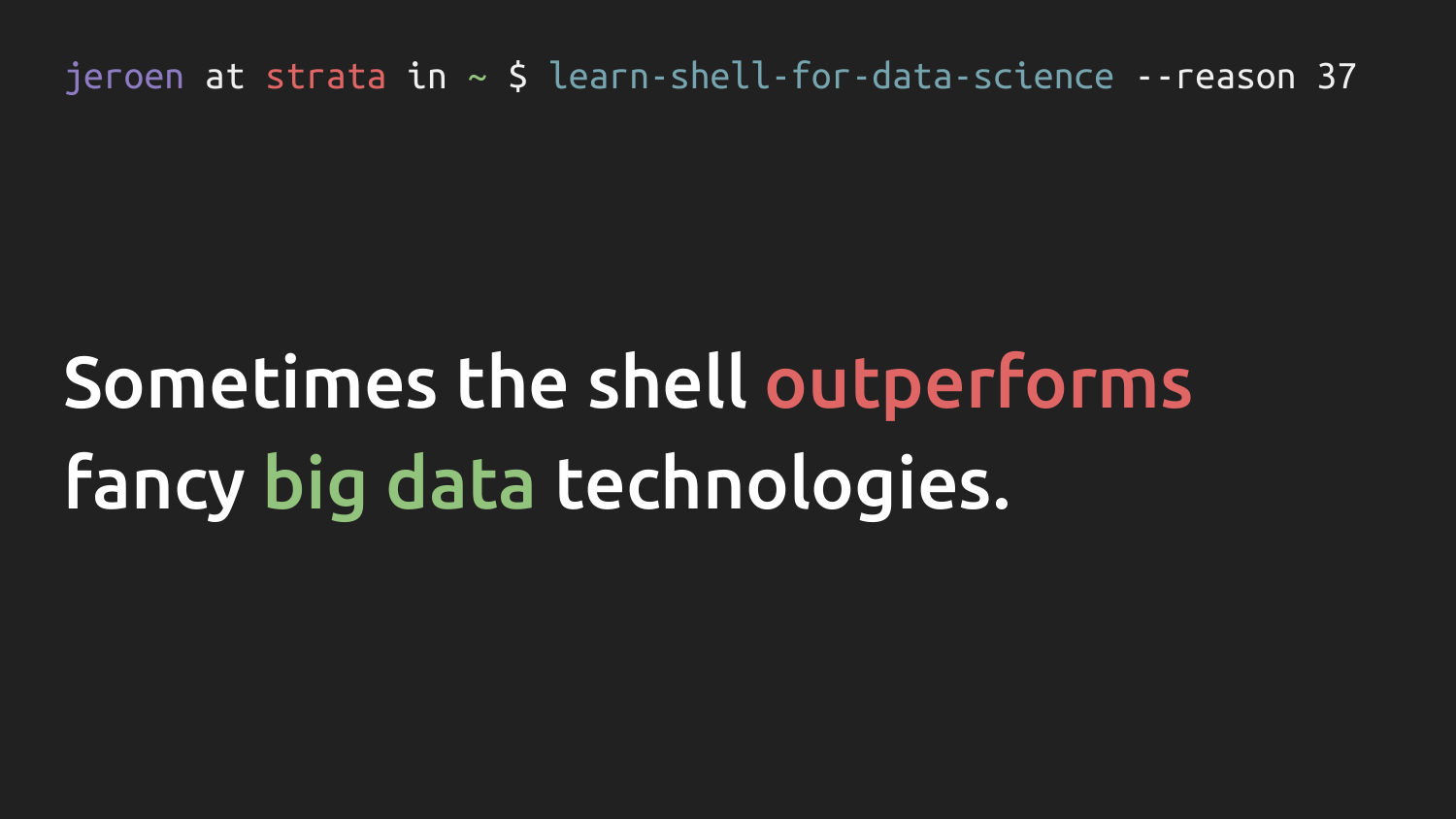### You can easily invoke Python and R from the shell.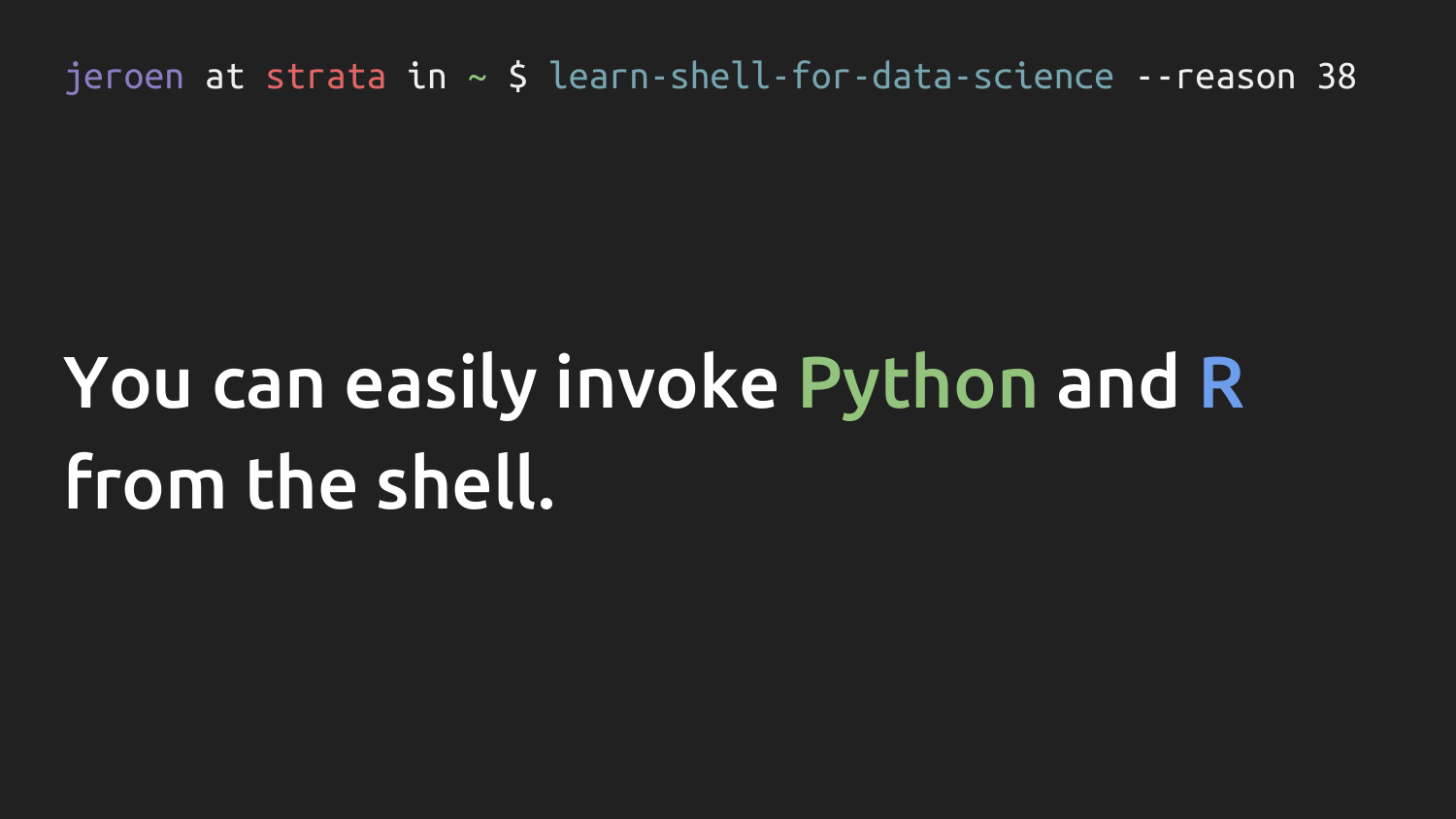# Want to continue working in your favourite programming language or statistical environment? The shell is totally cool with that.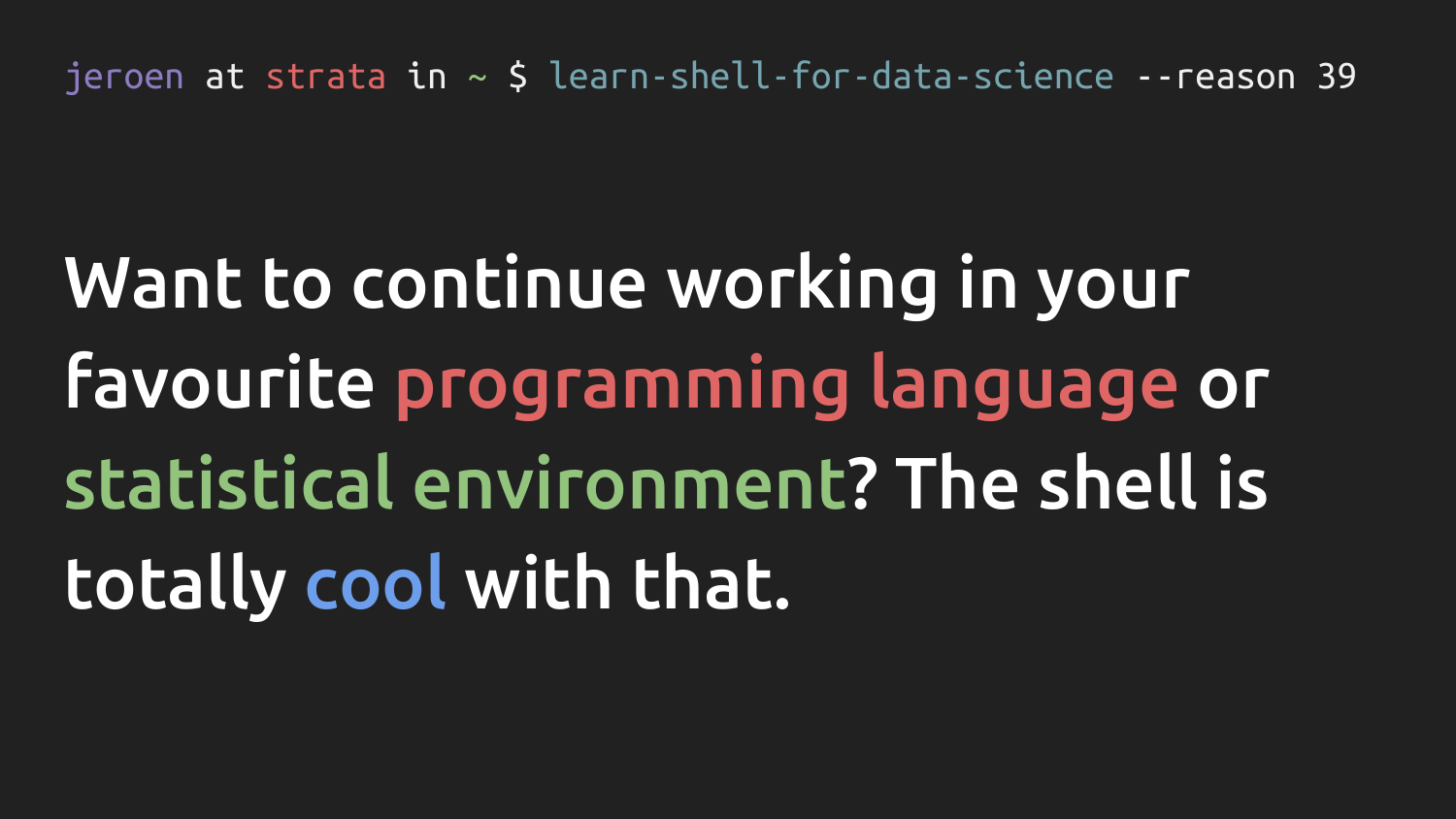### You can easily invoke the shell from Jupyter Notebook and RStudio.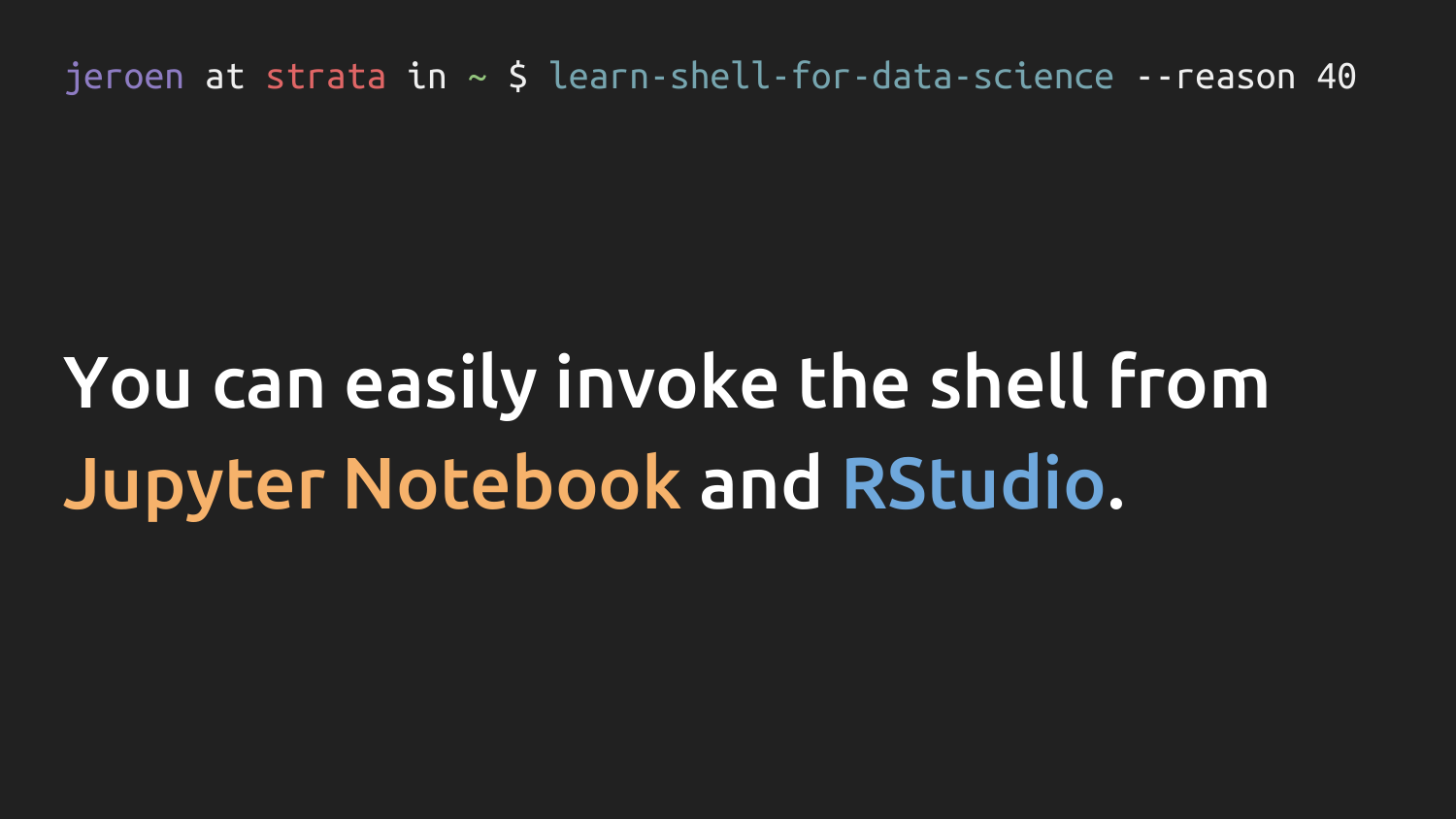#### \$ echo data science at the command line | cowsay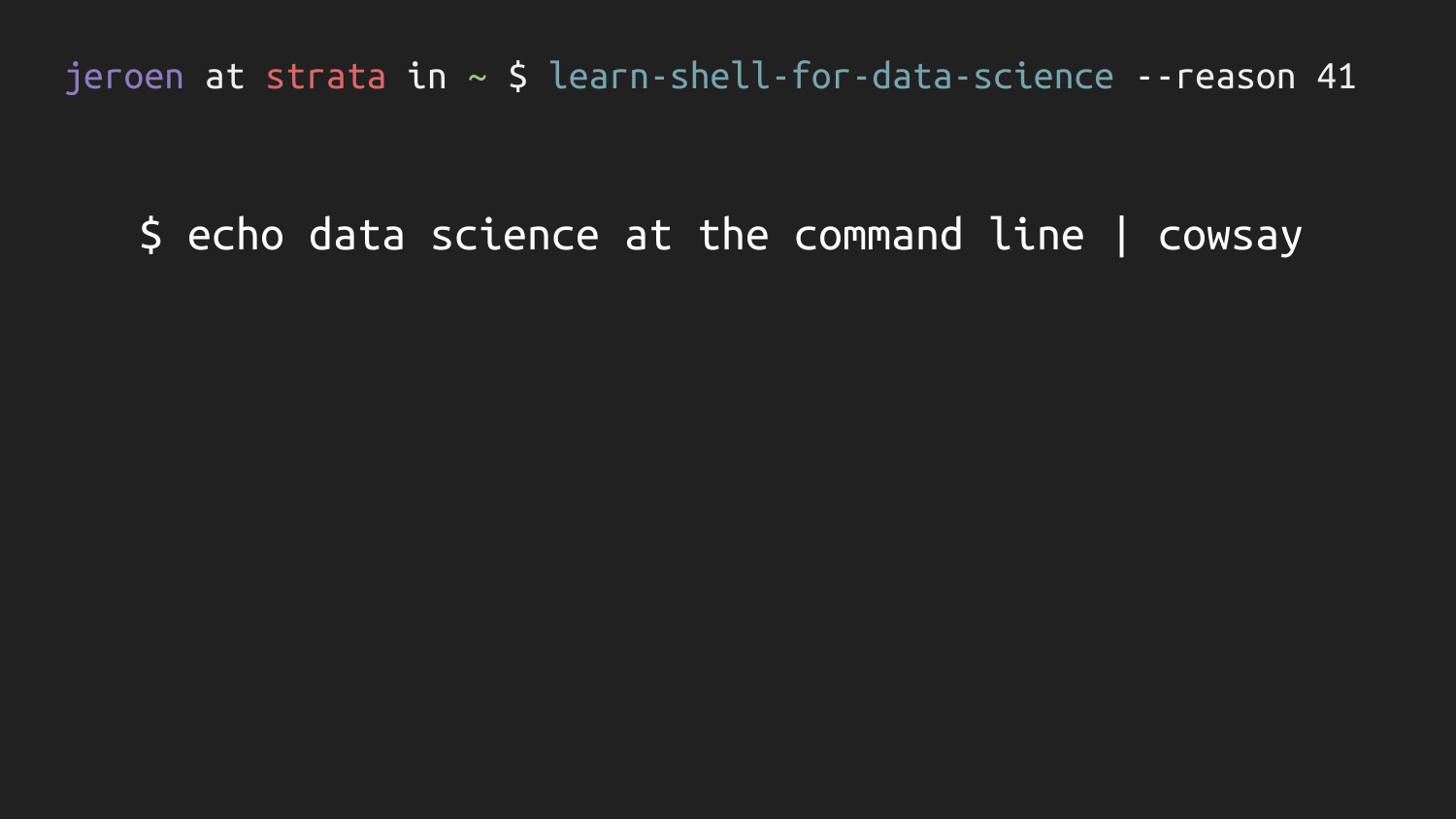\$ echo data science at the command line | cowsay

< data science at the command line >

----------------------------------

 $\overline{\phantom{a}}$  , which is a set of the set of the set of the set of the set of the set of the set of the set of the set of the set of the set of the set of the set of the set of the set of the set of the set of the set of th

$$
\begin{array}{c}\n\left(\begin{array}{c}\n\wedge \\
\wedge \\
\wedge\n\end{array}\right) \\
\left(\begin{array}{c}\n\wedge \\
\wedge\n\end{array}\right) \\
\left(\begin{array}{c}\n\wedge \\
\wedge\n\end{array}\right) \\
\left(\begin{array}{c}\n\wedge \\
\wedge\n\end{array}\right) \\
\left|\begin{array}{c}\n\wedge \\
\wedge\n\end{array}\right| \\
\left|\begin{array}{c}\n\wedge \\
\wedge\n\end{array}\right| \\
\left|\begin{array}{c}\n\wedge \\
\wedge\n\end{array}\right| \\
\left|\begin{array}{c}\n\wedge \\
\wedge\n\end{array}\right| \\
\left|\begin{array}{c}\n\wedge \\
\wedge\n\end{array}\right| \\
\left|\begin{array}{c}\n\wedge \\
\wedge\n\end{array}\right| \\
\left|\begin{array}{c}\n\wedge \\
\wedge\n\end{array}\right| \\
\left|\begin{array}{c}\n\wedge \\
\wedge\n\end{array}\right| \\
\left|\begin{array}{c}\n\wedge \\
\wedge\n\end{array}\right| \\
\left|\begin{array}{c}\n\wedge \\
\wedge\n\end{array}\right| \\
\left|\begin{array}{c}\n\wedge \\
\wedge\n\end{array}\right| \\
\left|\begin{array}{c}\n\wedge \\
\wedge\n\end{array}\right| \\
\left|\begin{array}{c}\n\wedge \\
\wedge\n\end{array}\right| \\
\left|\begin{array}{c}\n\wedge \\
\wedge\n\end{array}\right| \\
\left|\begin{array}{c}\n\wedge \\
\wedge\n\end{array}\right| \\
\left|\begin{array}{c}\n\wedge \\
\wedge\n\end{array}\right| \\
\left|\begin{array}{c}\n\wedge \\
\wedge\n\end{array}\right| \\
\left|\begin{array}{c}\n\wedge \\
\wedge\n\end{array}\right| \\
\left|\begin{array}{c}\n\wedge \\
\wedge\n\end{array}\right| \\
\left|\begin{array}{c}\n\wedge \\
\wedge\n\end{array}\right| \\
\left|\begin{array}{c}\n\wedge \\
\wedge\n\end{array}\right| \\
\left|\begin{array}{c}\n\wedge \\
\wedge\n\end{array}\right| \\
\left|\begin{array}{c}\n\wedge \\
\wedge\n\end{array}\right| \\
\left|\begin{array}{c}\n\wedge \\
\wedge\n\end{array}\right| \\
\left|\begin{array}{c}\n\wedge \\
\wedge\n\end
$$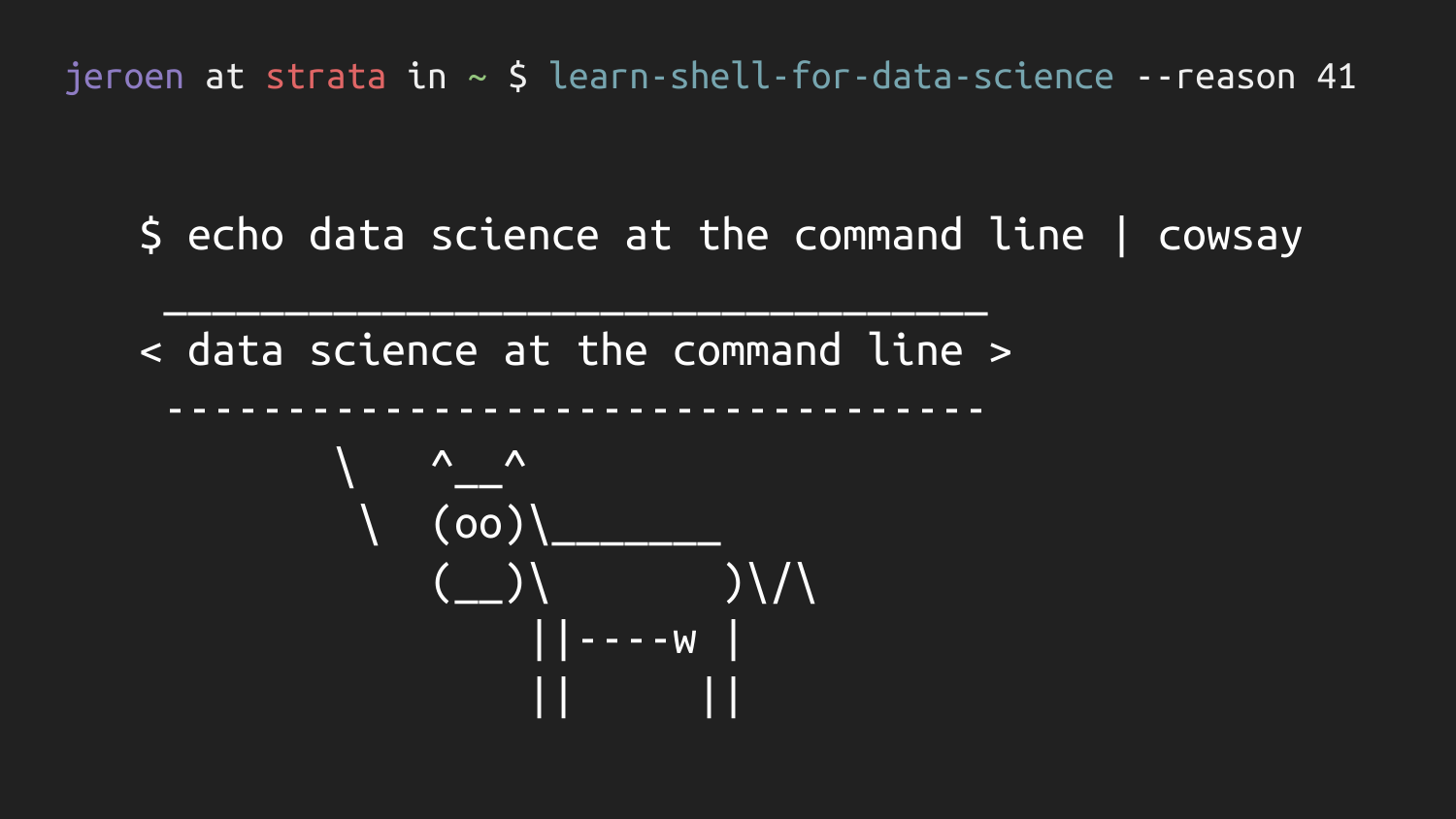# These days, many frontend developers also use the shell.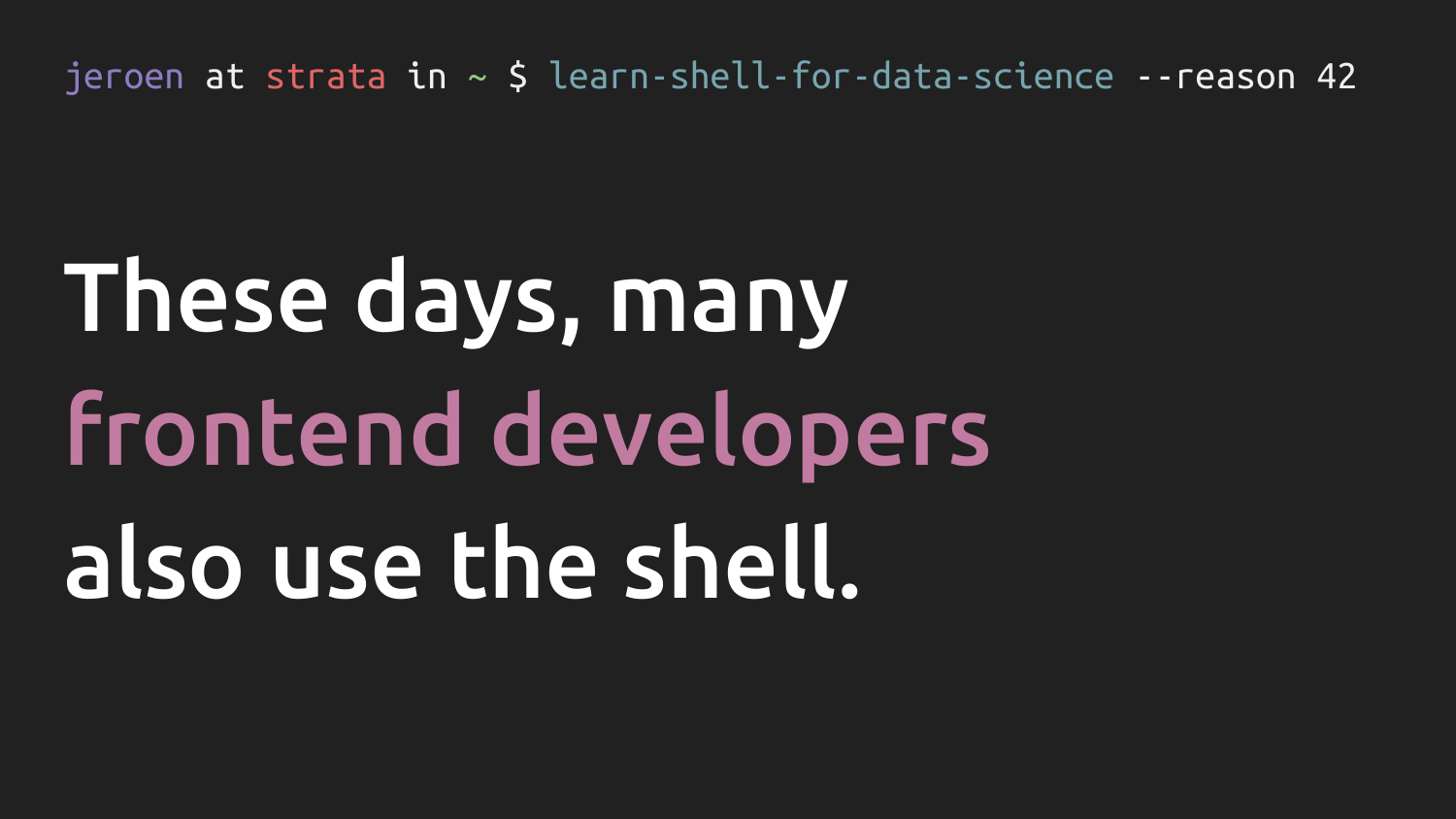# Invoke sudo and the shell will make you a sandwich.



**Source: XKCD** Note: Do not try on frontend developers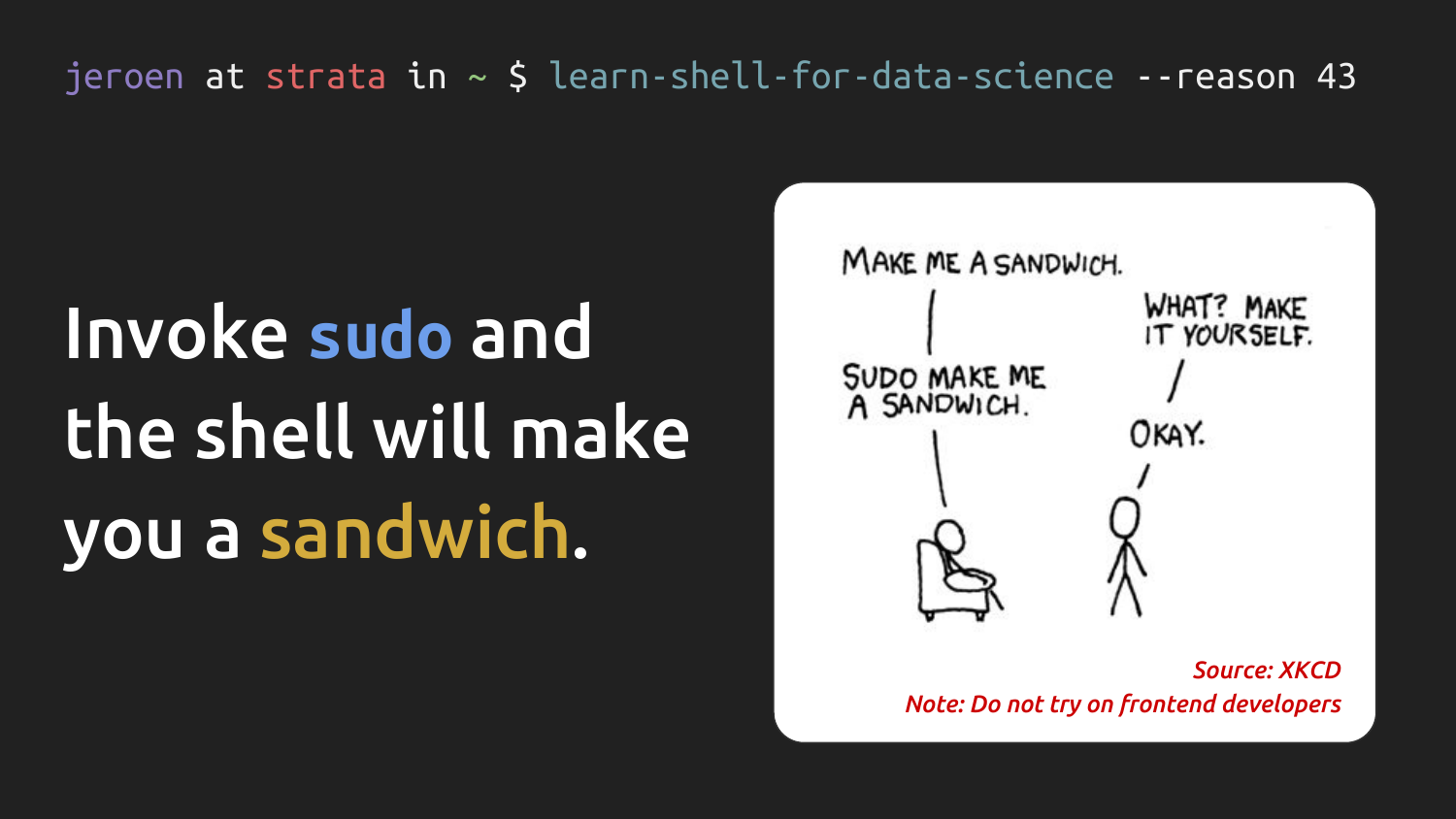### You can automate just about everything using the shell.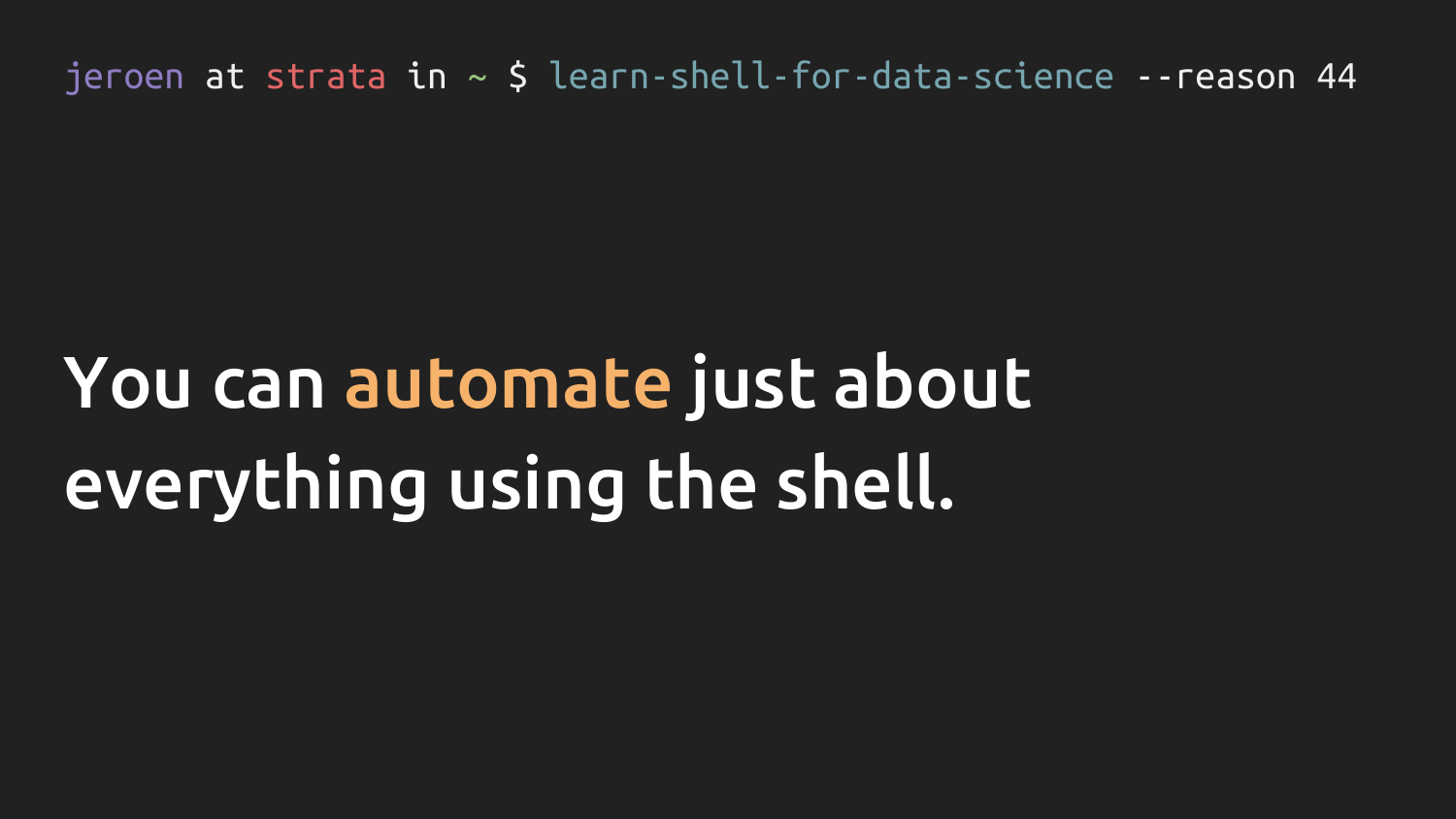# Good luck managing a gazillion instances on AWS, Azure, and Google Cloud using the mouse.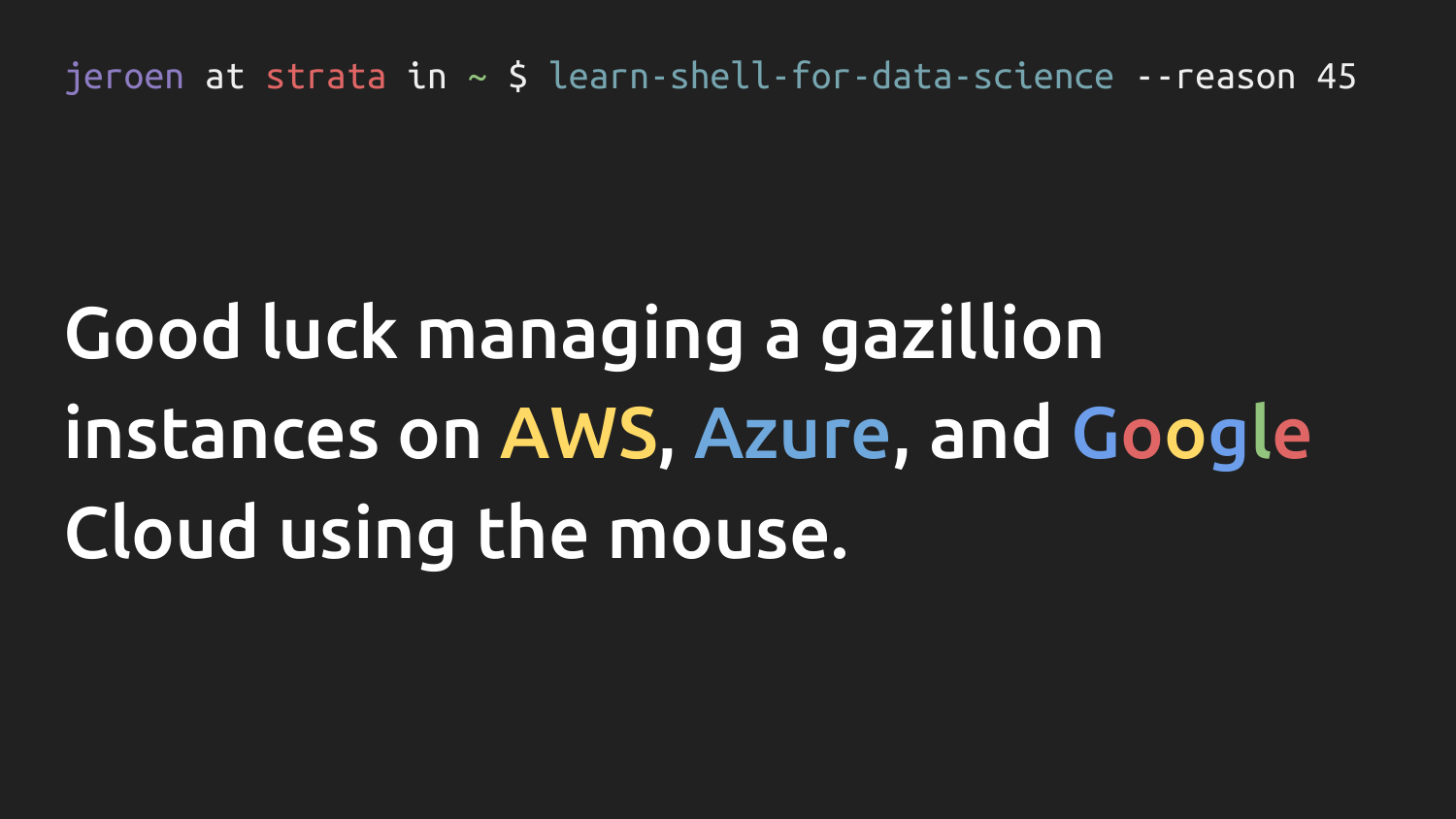### The shell often requires less typing than a programming language.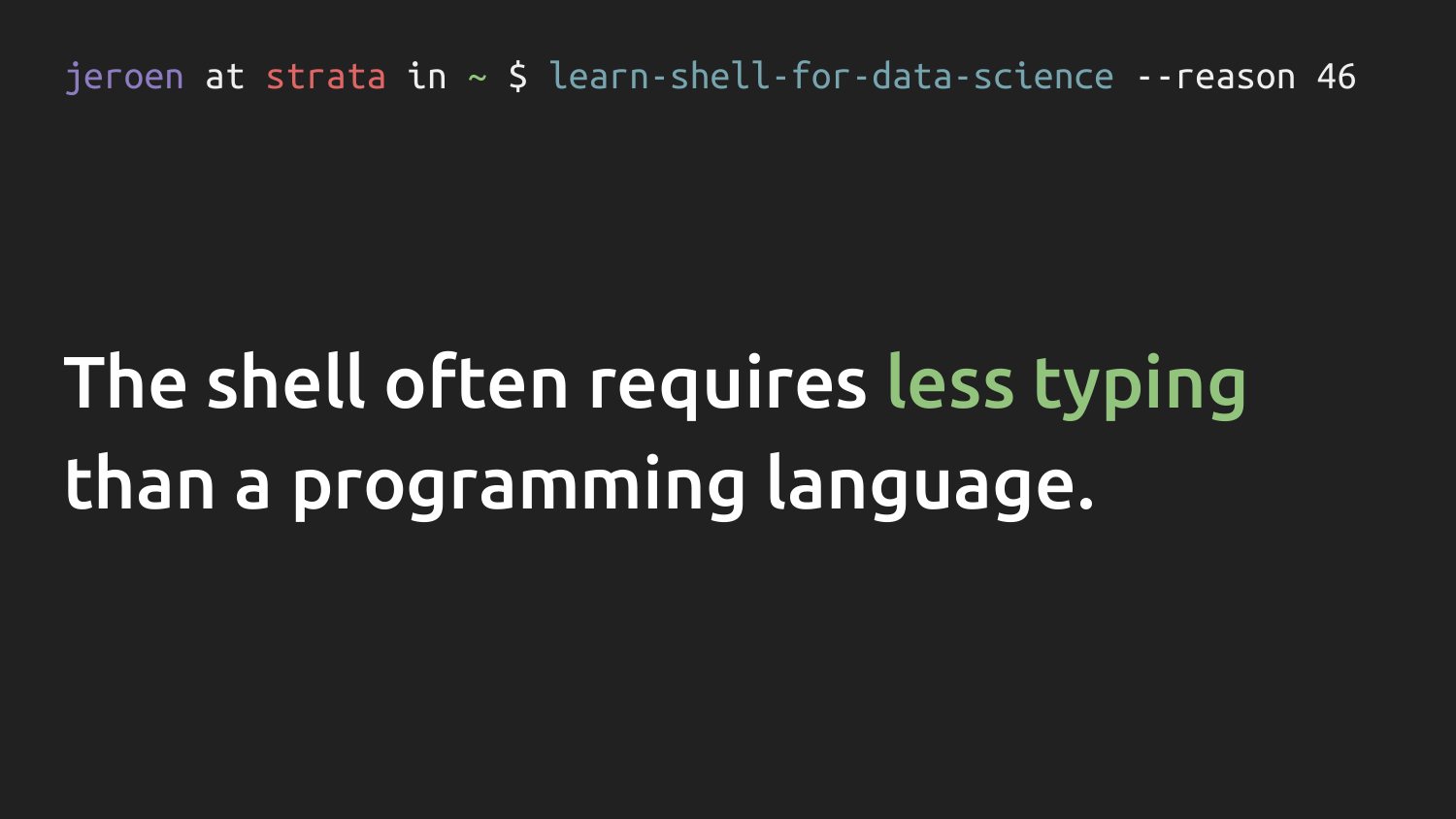### The shell allows you to rename 750 files with just three lines of code.

#### Or one, if you have the right tool.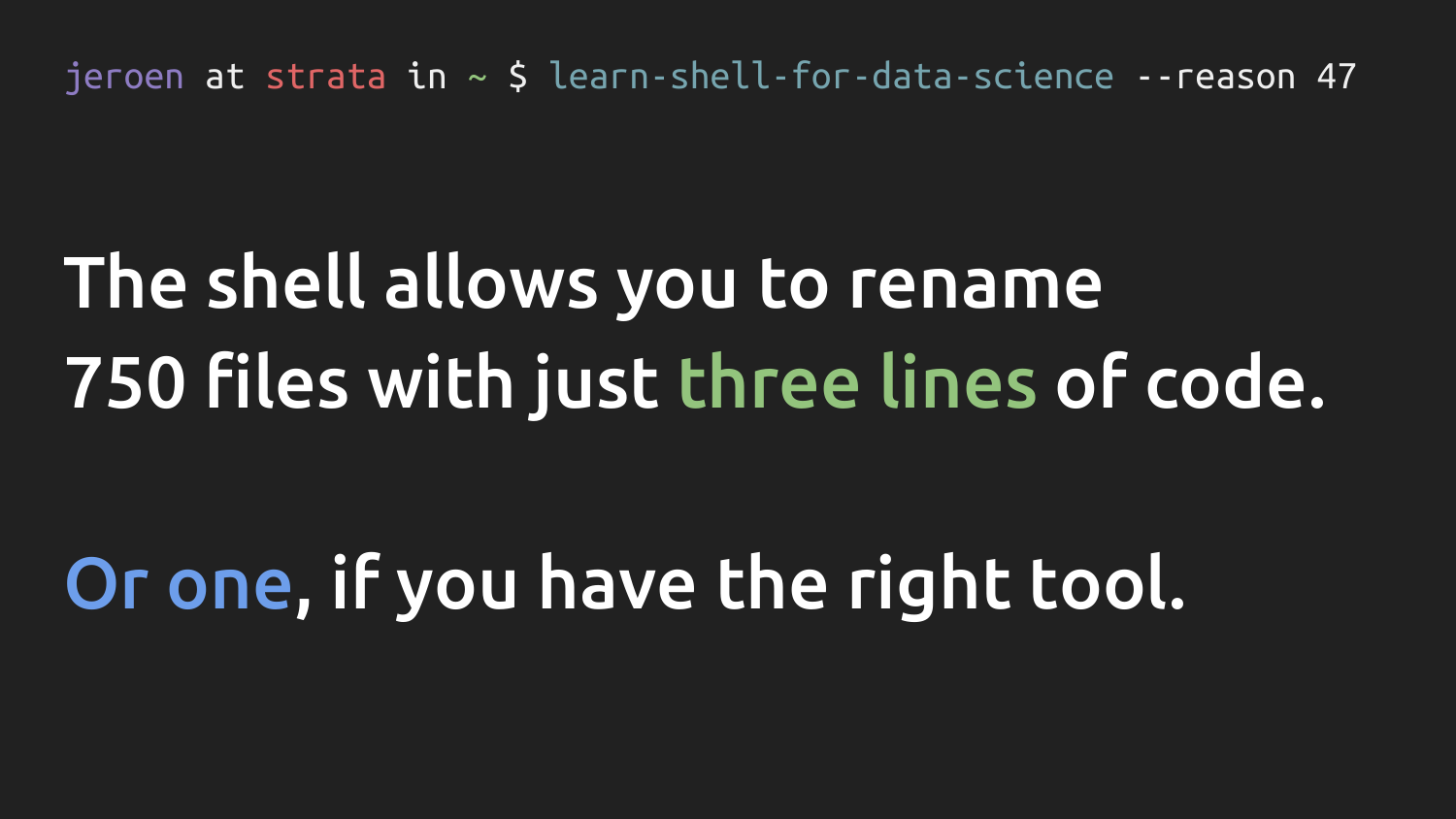### Your wrists will thank you for using the shell.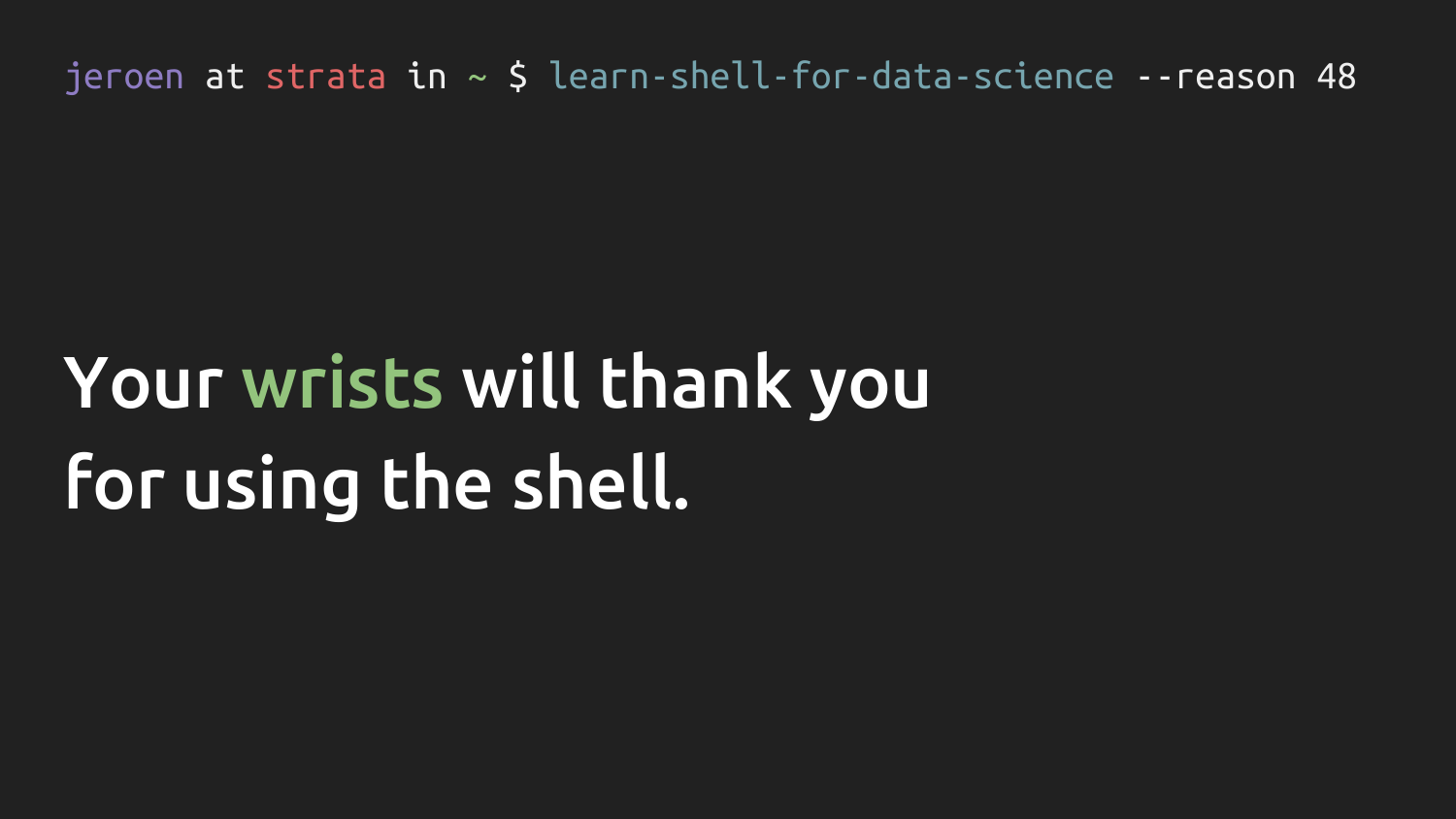# The shell has been around for almost 50 years, and probably will be around for the rest of your career.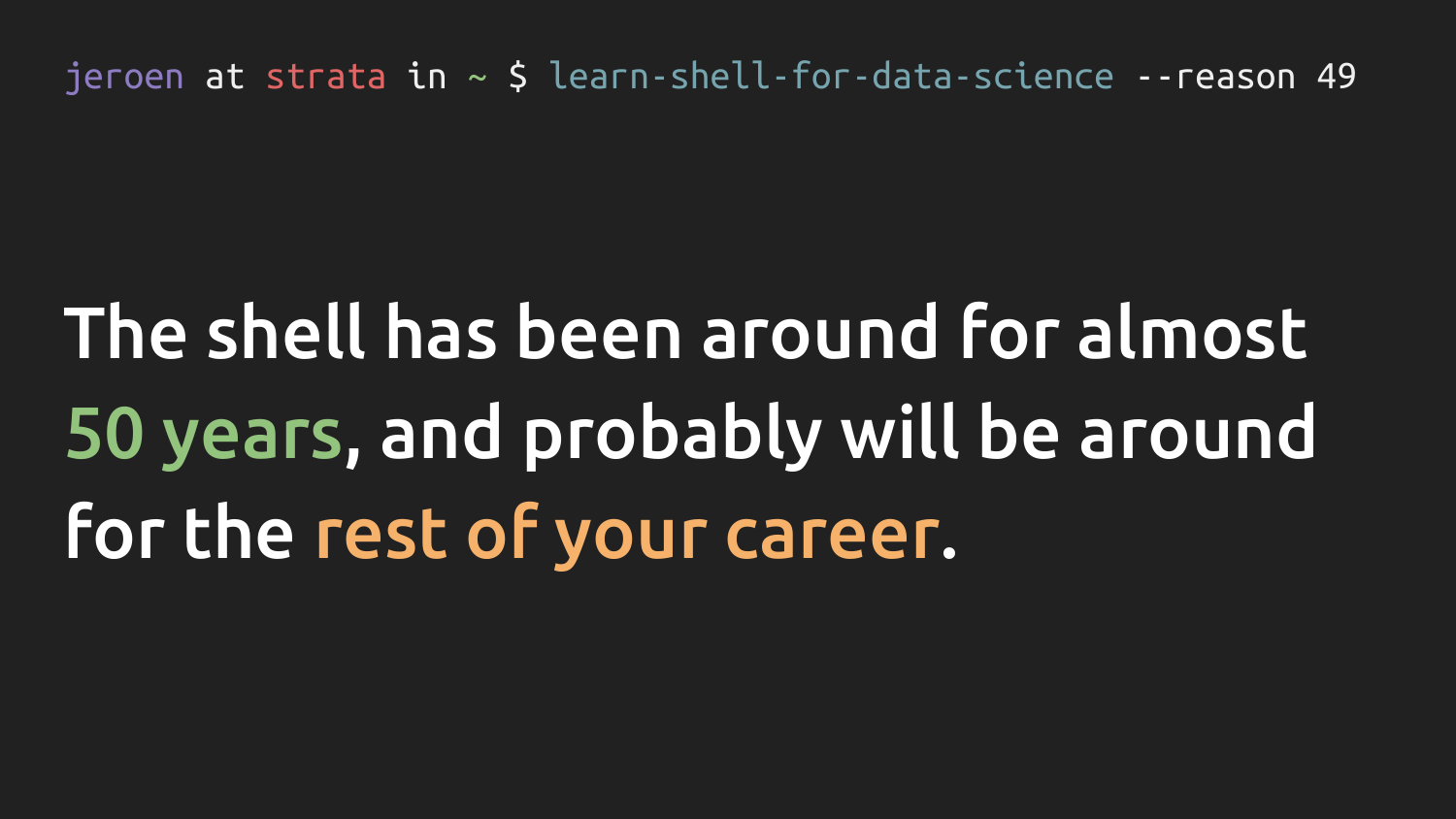**Because** Tim says so.





**Following** 

 $\checkmark$ 

Replying to @jeroenhjanssens @OReillyMedia

Anyone who does not have the command line at their beck-and-call is really missing something.

11:57 AM - 24 Jan 2018 from San Francisco, CA